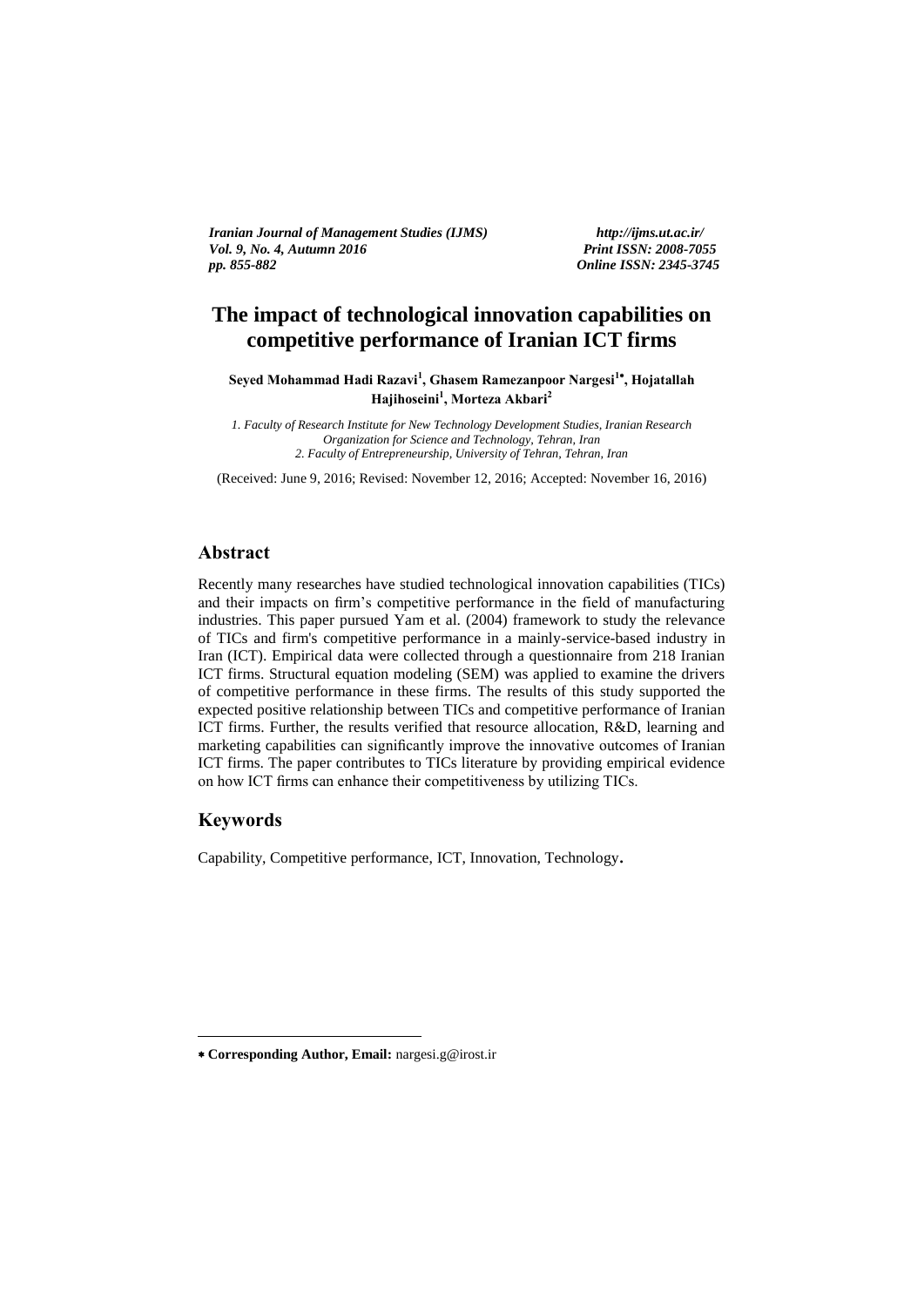#### **Introduction**

Nowadays dynamic business environment gets firms to enhance their capabilities for developing and commercializing new technologies faster than their competitors and also facilitating the process of innovation and diffusion of internal innovation for strengthening competitive advantage. In such an environment, the inability to innovate leads to business stagnation and getting out of business (Yam et al., 2004). Scholl (2005), states that without innovation, it's not possible to speak about growth and competitiveness. The evolution of resource based view (RBV) in management and economics resulted in the development of the concept of technological innovation capability (TIC). Based on RBV, output discrepancies between firms are resulted from discrepancies in valuable, rent-generating, and difficult to be substituted resources or so called capabilities (Hamel & Prahalad, 1994: 236). In order to compete on new products, firms should compete on the capability of developing those (Prahalad & Hamel, 1990). Developing their own TICs can be helpful for firms and results in enhanced competitive performance (Romijn & Albaladejo, 2002). In UK, The Department of Trade and Industry (DTI) conducted a research in different manufacturing industries in order to find out the drivers of innovative performance. Technological innovation capabilities were found the most influential drivers that stimulate the innovative performance (DTI, 2003).

According to Shan and Jolly (2010) technological innovation capability has been widely studied in different fields, such as resource based view (Grant, 1991), distinctive competency (Hitt & Ireland, 1985), dynamic capability (Prahalad & Hamel, 1990; Nelson, 1991) and knowledge based view (Kogut & Zander, 1992; Grant, 1996). Many researchers in all of these literature streams indicate that TICs can be a source of competitive advantage. Almost all of these researches have been conducted in the context of manufacturing firms and try to develop a framework to describe the relevance of TICs and economic outcomes in this context (Camisón & Villar-López, 2014; Carlsson et al., 2002; Silvestre & Neto, 2013; Shan & Jolly, 2013; Voudouris et al., 2012; Collinson & Wang, 2012; Yam et al., 2010).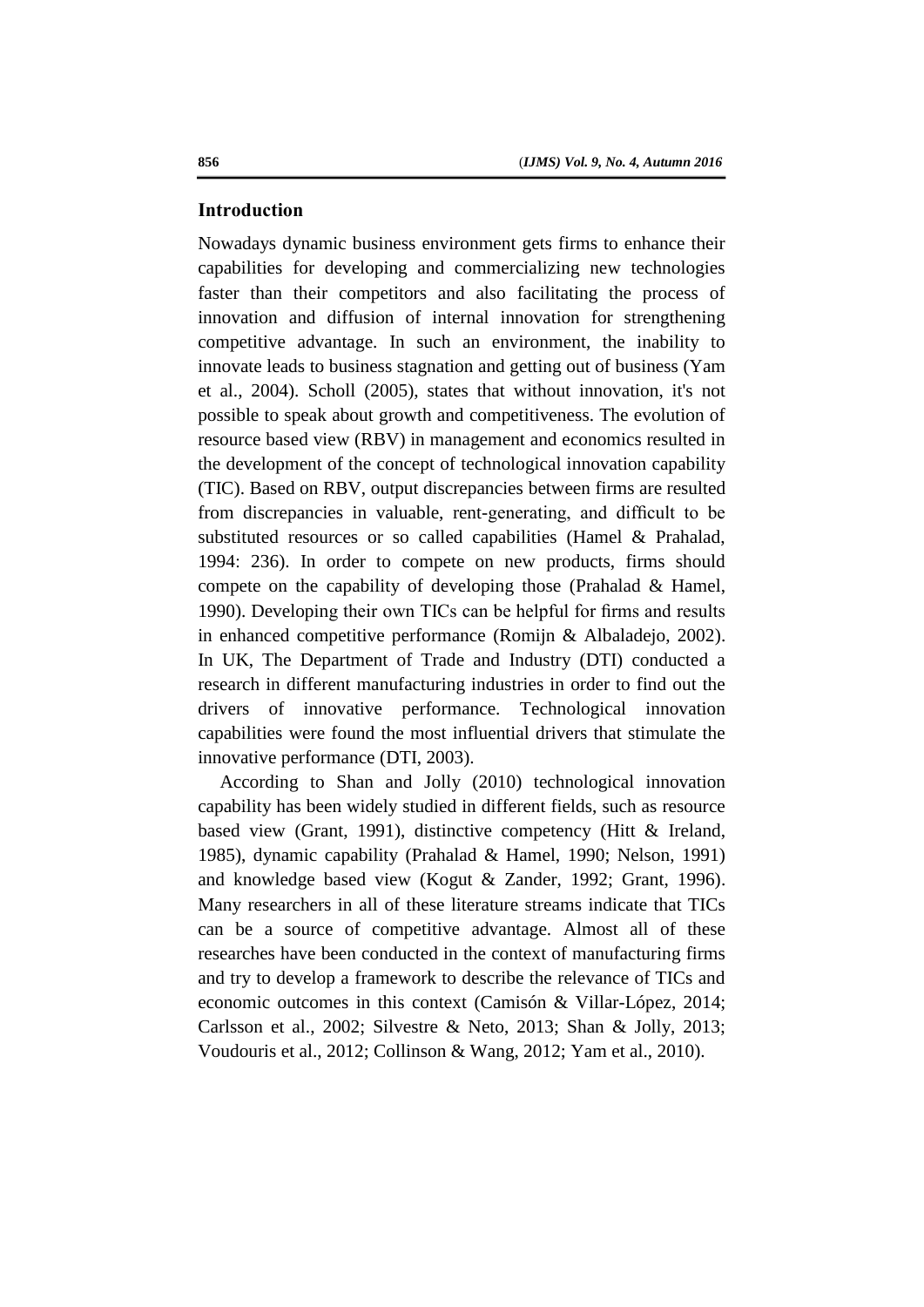This manufacturing based approach by these literature streams in the fields of TICs is not consistent with the increasing role of service sector as based on the World Bank data, the service sector proportion of world GDP has been reached to over 68% and almost in majority of countries the service sector is the largest sector of the economy. Contrary to especial characteristics of service and the significant role of innovation in increasing competition in this sector, not enough attention has been paid to service sector in the field of TICs and there are very few studies that provide empirical evidence of the impact of TICs on competitive performance in this sector (e.g. Ortega, 2010; Kumar et al., 2008).This perspective has begun to change with the development and expansion of services and the increasing role of service sector in global economy (Ferraz & Santos, 2016). Along with the great strategic importance assumed by the concept of TIC in the service sector and high competitive rivalry in this sector, it seems that more attention should be paid to examining the relevance of TICs and competitive performance in service firms (Moreira et al., 2016).

As the importance of information and communication technology (ICT) has been grown in global economy since the 90's afterward, the researcher in the field of TICs have done more empirical research in the field of technological innovation capabilities of ICT sector (e.g. Collinsona & Wang, 2012; Banerjee, 2012; Gnyawali & Park; 2011; Lamin & Dunlap, 2011; Ortega; 2010; Tseng et al., 2012; Stuart & Podolny, 1996). In the most of these researches the manufacturing aspects of ICT industry have been considered. In this context, it seems that examining the impact of TICs on the performance in the service aspects of ICT industry need to be worked on. Based on these assumptions, in order to develop TICs literature in the service sector, this study, as its main objective, is looking for examining the impact of TICs on the competitive performance in ICT firms in Iran.

The present study contributes to this stream of knowledge in three ways. First, it's almost the first time that Iran as a developing country in this field is being considered. Second, based on ISIC Rev.4 (2008, 278), it can be inferred that Iranian ICT sector is a mainly-servicebased sector (not manufacturing sector similar to almost all of the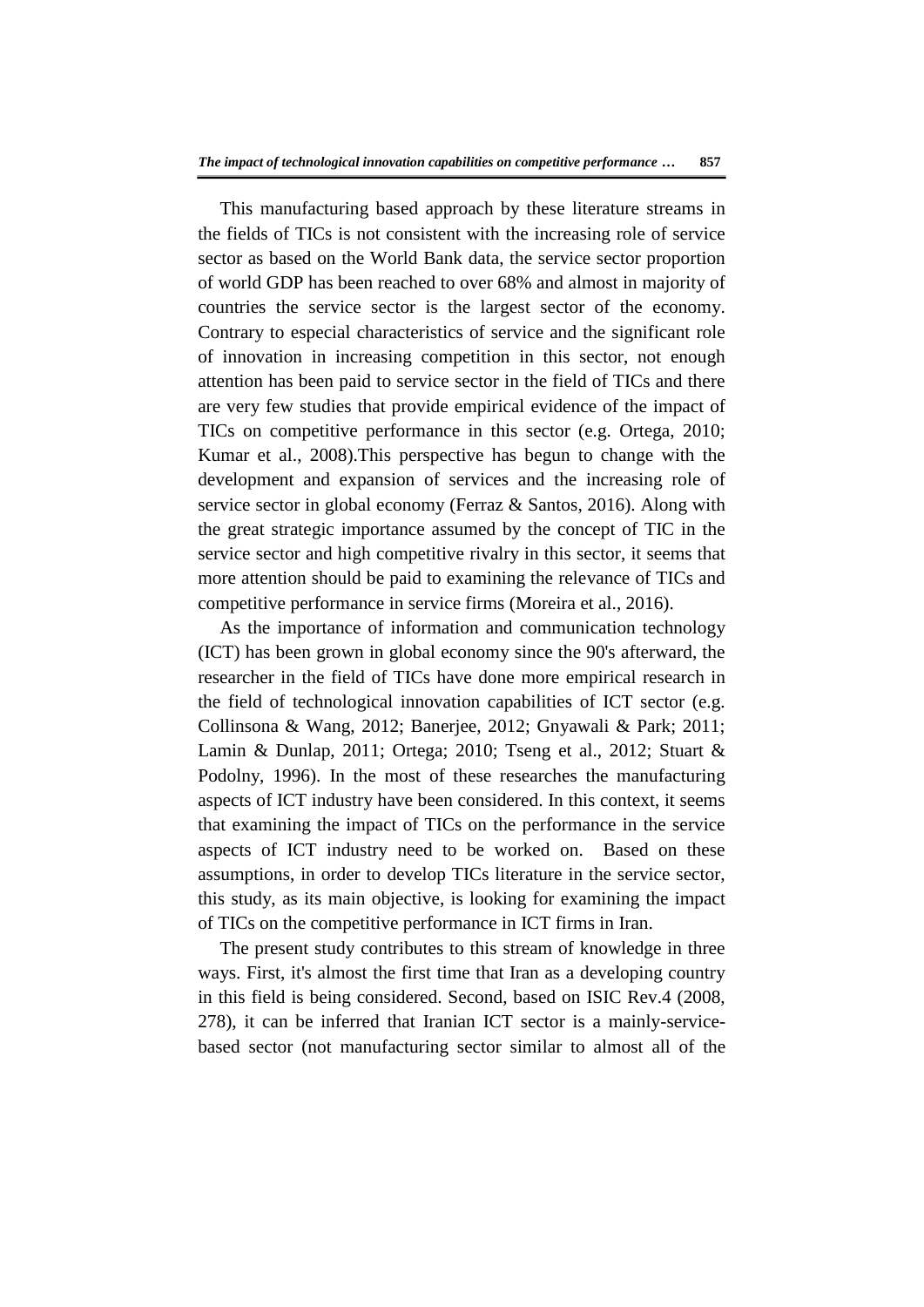existing studies) and almost all of the Iranian ICT firms are in the service subsectors of ICT. So this study tries to consider the impact of TICs on the competitive performance in a service subsector of Iran ICT industry. Third, this study examined the current manufacturingbased frameworks and tries to develop a framework to studying the ICT sector.

The subsequent sections are structured as follows. First, an overall overview of the core concepts of the study (TICs and firm competitive performance) is provided. Then research hypotheses are discussed and the research model is presented. Explanation of research methodology and conduct of an empirical study are described in the next section. Afterward, data analysis and conclusion with a discussion of the results are provided. Finally, limitations and directions for future researches are described.

### **Technological innovation capabilities (TICs)**

TICs have an important role in the study of innovation in the business field. But what TIC really is? To answer this question the major works related to the concept of technological innovation capability have been studied. Because of the association with many other related concepts and the multi-dimensional essence of TICs, scholars have defined TIC from different points of view as thought there is not a clear consensus on the definition of the concept of TIC.

TIC is a concept that embraces many different resources and is so complex, multi-disciplinary, and impossible to measure directly (Chiesa et al., 1996; Guan & Ma, 2003). Not only does technological innovation depend on technological capability, but it also requires innovation capability in the area of manufacturing, marketing, organization, strategy planning, learning, and resources allocation (Yam et al., 2004; Romijn & Albaladejo, 2002). Thus TICs of a firm are reflected by different variables (Chiesa et al., 1996; Guan & Ma, 2003).

Lall (1992) defined TICs as the skills and knowledge needed to effectively absorb, master, and improve existing technologies, and to create new ones. Accordance with this definition Shan and Jolly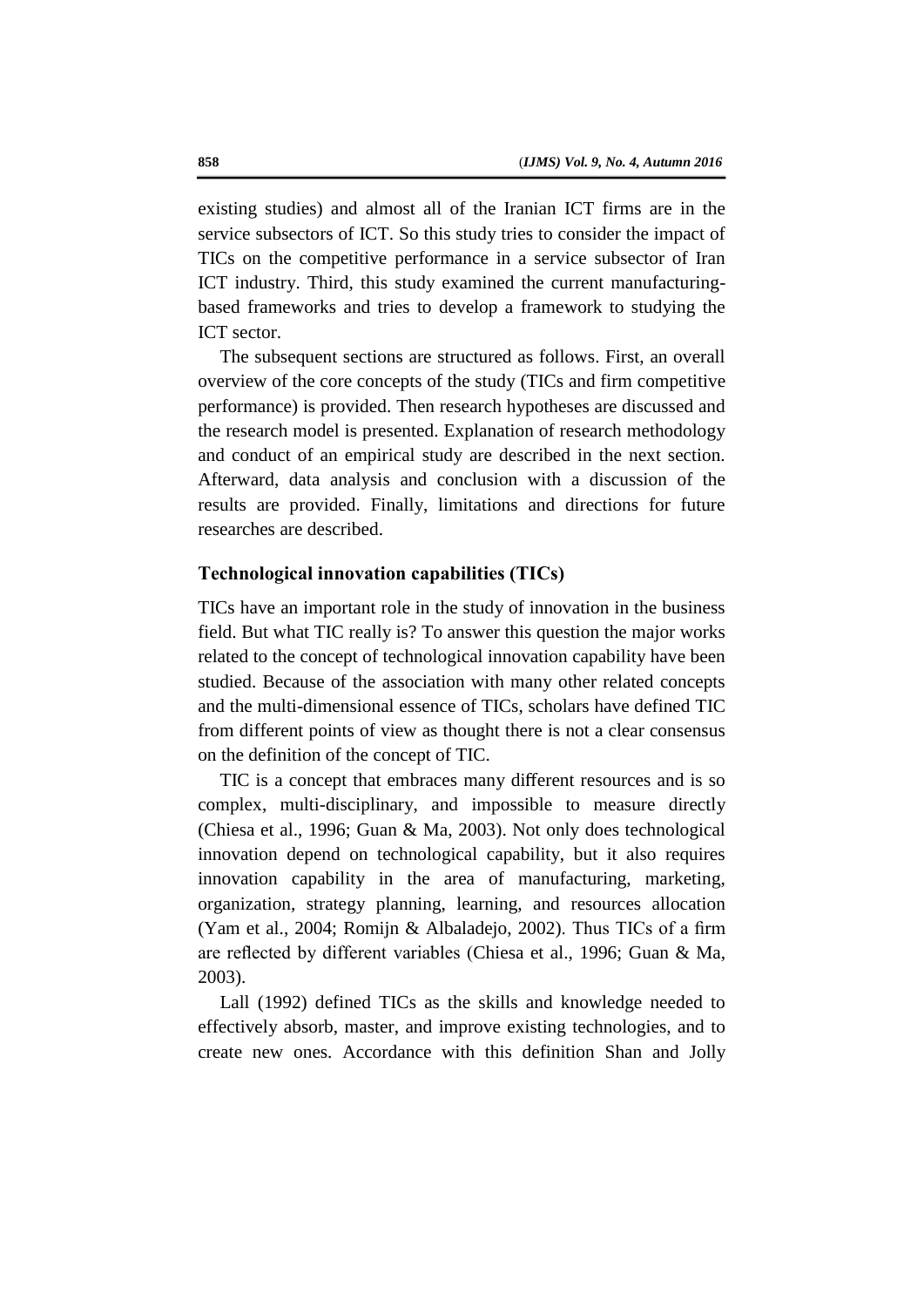(2013) defined TIC as the capability of a company to select, acquire, absorb, and integrate new technology, as well as to manage and organize various resources to produce new technology. Burgelman et al. (2004) defined TIC as a comprehensive set of characteristics of an organization that facilitates and supports its technological innovation strategies. TIC is a kind of special assets or resources that include technology, product, assets, or knowledge, experience, and organization (Guan & Ma, 2003). OECD (1997) in the Oslo Manual identifies four types of innovation: product, process, marketing, and organizational innovation. Technological innovation involves product and process innovations (Camisón & Villar-López, 2014).

As it can be inferred from above argument, there are different approaches to define the concept of TIC in the literature. In a spectrum it seems that some definitions come from the field of innovation management (e.g. Guan & Ma (2003), Evangelista et al. (1997)) and some others come from the field of technology management (e.g. Shan & Jolly (2013), Lall (1992)). Simultaneously in another spectrum it seems that some scholars definitions of TIC focus on firm interaction with its environment (e.g. Adler & Shenbar (1990), Shan & Jolly (2013)) and some others focus on internal process of the firm (e.g. Camisón & Villar-López (2014), Marcelle (2005)). It seems that succeeding scholars have more innovational and internal point of view and precedent ones have more technological and external point of view.

# **The framework for measuring TICs**

Nonetheless so many scholars have defined and worked on the concept of TIC, a few of those develop their own framework. So there aren't so many unique frameworks to study TIC and scholars mostly have used a few frameworks have been already existed.

Probably it was Lall (1992) for the first time that tried to present a framework for TIC. According to him there are three classification of TIC: investment capability, production capability, and linkage capability. Investment capabilities are the skills needed to identify,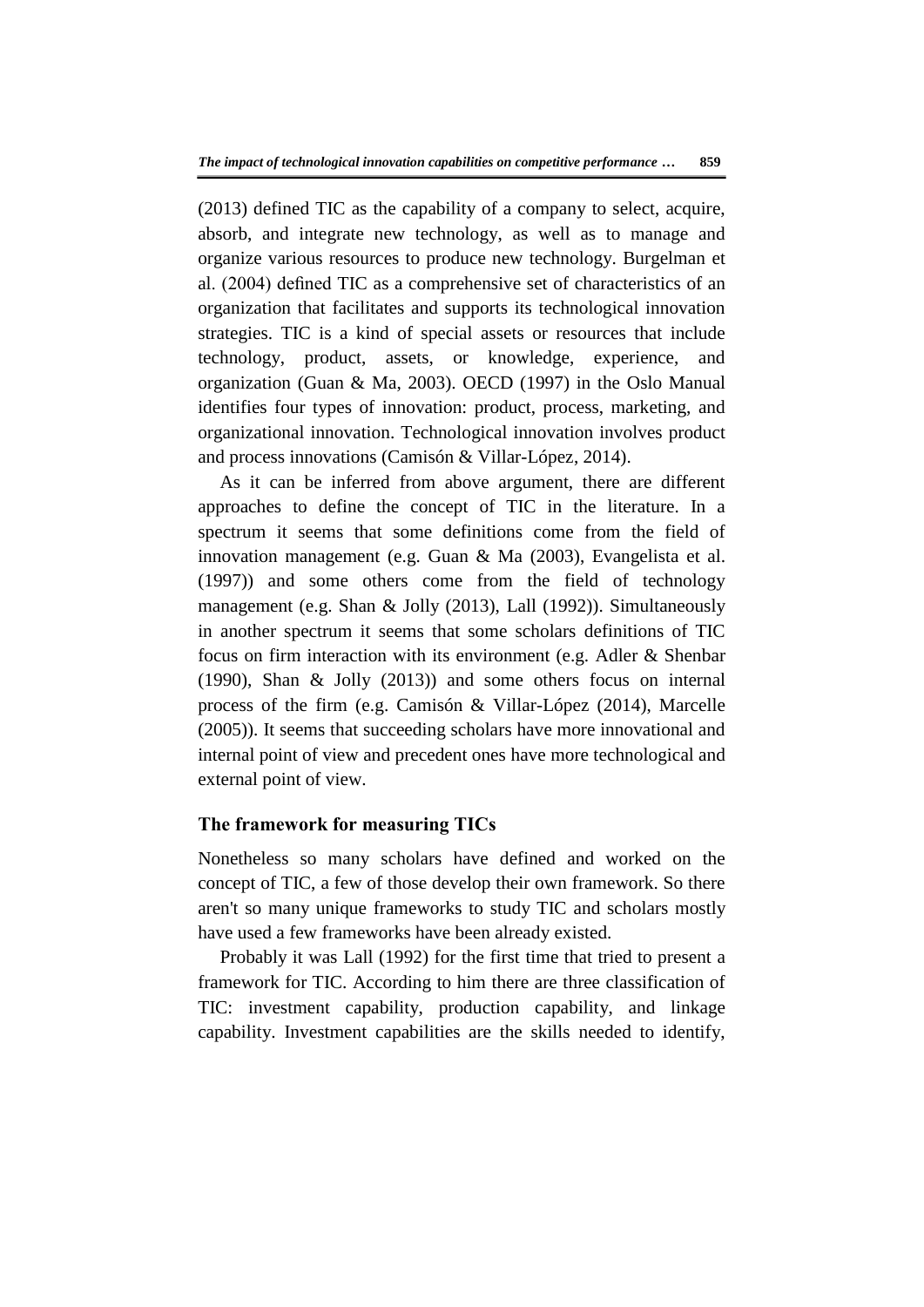prepare and obtain a technology. Production capabilities cover both process and product technologies. Linkage capabilities are the skills needed to transmit information, skills and technology.

Christensen (1995) categorized TIC into four classes: Scientific research assets, process innovative assets, product innovative assets, and aesthetic design assets. Chiesa et al. (1996) developed a model for auditing innovation capability which identifies two methods to evaluation a firm: a process audit and a performance audit. They introduced in their framework a list of indicators of the characteristics of good practice and process.

Burgelman et al. (2004: 87) in their innovative capabilities audit framework proposed five audit dimensions including: Resource availability and allocation, Capacity to understand competitor's innovative strategies and industry evolution, Capacity to understand technological developments, Structural and cultural context, Strategic management capacity. Integrating the findings of relevant literature Yam et al. (2004) grouped the elements they found for auditing TIC of the firms into seven capability dimensions. The seven dimensions are: learning, R&D, manufacturing, marketing, organizing, resource allocation and strategic planning.

Because of the comprehensiveness and ease of understanding of the Yam et al. (2004) audit framework, this study alike to many scholars after them (such as Guan et al. (2006); Lau et al. (2010); Tseng et al. (2012)) uses their audit framework for measuring the TICs of the firm in this study.

According to Yam et al. (2004) every seven dimensions of TIC can be defined in following:

- Learning capability is the capability to identify, assimilate, and utilize knowledge necessary for survival in competitive environment.
- R&D capability is the capacity to integrate R&D strategy, project implementation, project portfolio management, and R&D expenditure.
- Resources allocation capability refers to the ability to acquire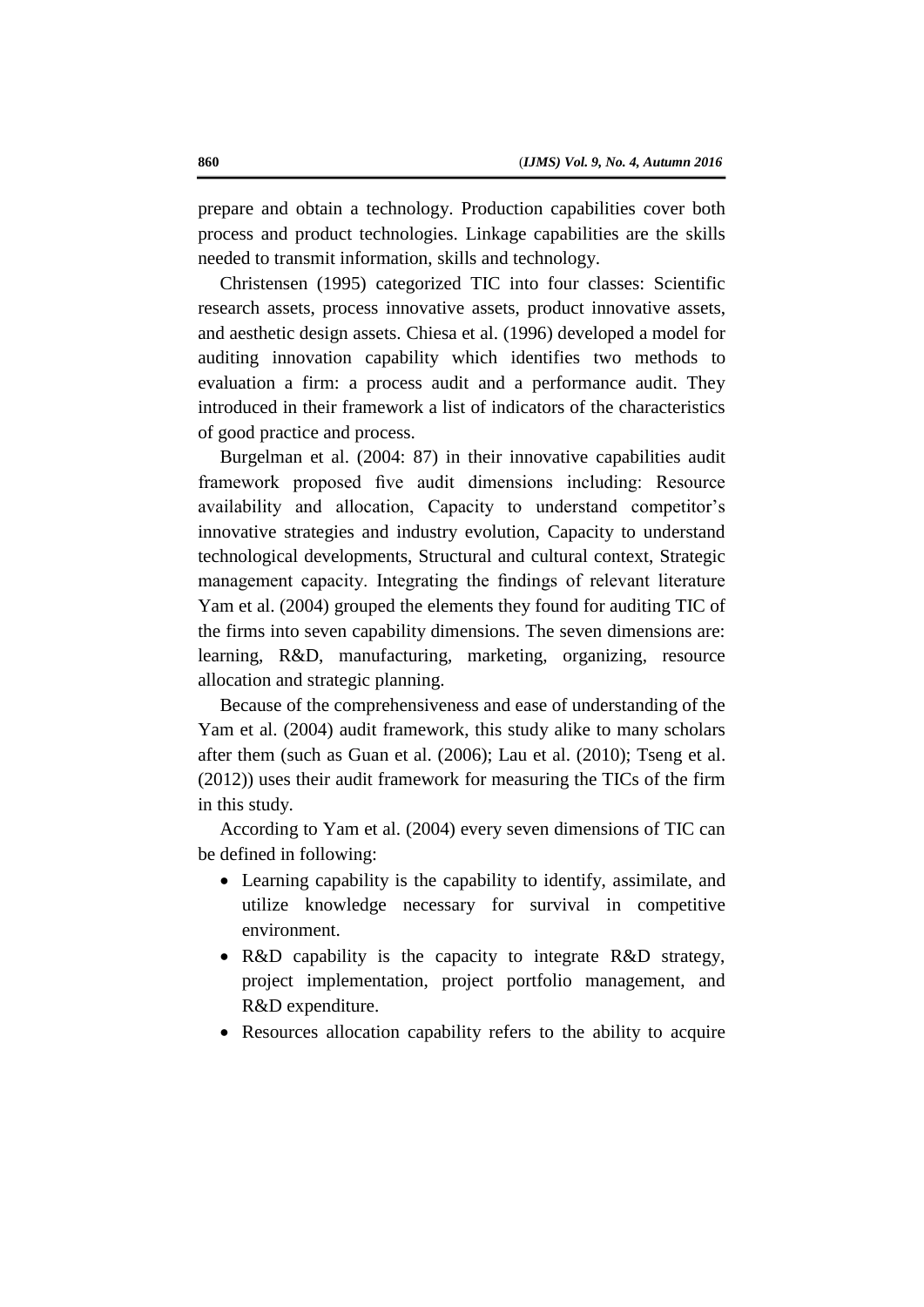and expand technological, human, and financial resources in the innovation process.

- Manufacturing capability is the ability to transform R&D results into products, in accordance with design request of customer.
- Marketing capability refers to the ability to publicize and sell products on the basis of understanding consumer's current and future needs and competitive environment.
- Organizing capability indicates the capacity to constitute a wellestablished organizational structure and adopting good management routines.
- Strategic planning capability refers to the capacity to identify external opportunities and threats and internal strengths and weaknesses.

# **Firm's competitive performance**

There are many researches have studied the relationship between integration of TIC in a firm and its greater competitiveness which also results in higher performance (Pakes, 1985; Prahalad & Hamel, 1990; Nelson, 1991). According to Shan & Jolly (2010) The TIC-firm competitive performance relationship, has been widely discussed in different literature streams. Each of those implies that TICs can be a source of competitive advantage (Shan & Jolly, 2010).

The research context is the sector of ICT, so based on an extensive review of the literature (such as Guan et al. (2006), Yam et al. (2004), Guan & Ma (2003), Evangelista et al. (2001), OECD (1997)) a long list of items were identified. Two types of performance indicators were adopted. These indicators have more congruity with the firms that mostly are categorized in the service sector. The two types of performance indicators are innovation performance and sales performance.

Innovation performance is measured in terms of the number of commercialized new products expressed as a percentage of all products in the firm over the past three years (Yam et al., 2004). The increase in commercialized products contributes to innovative results.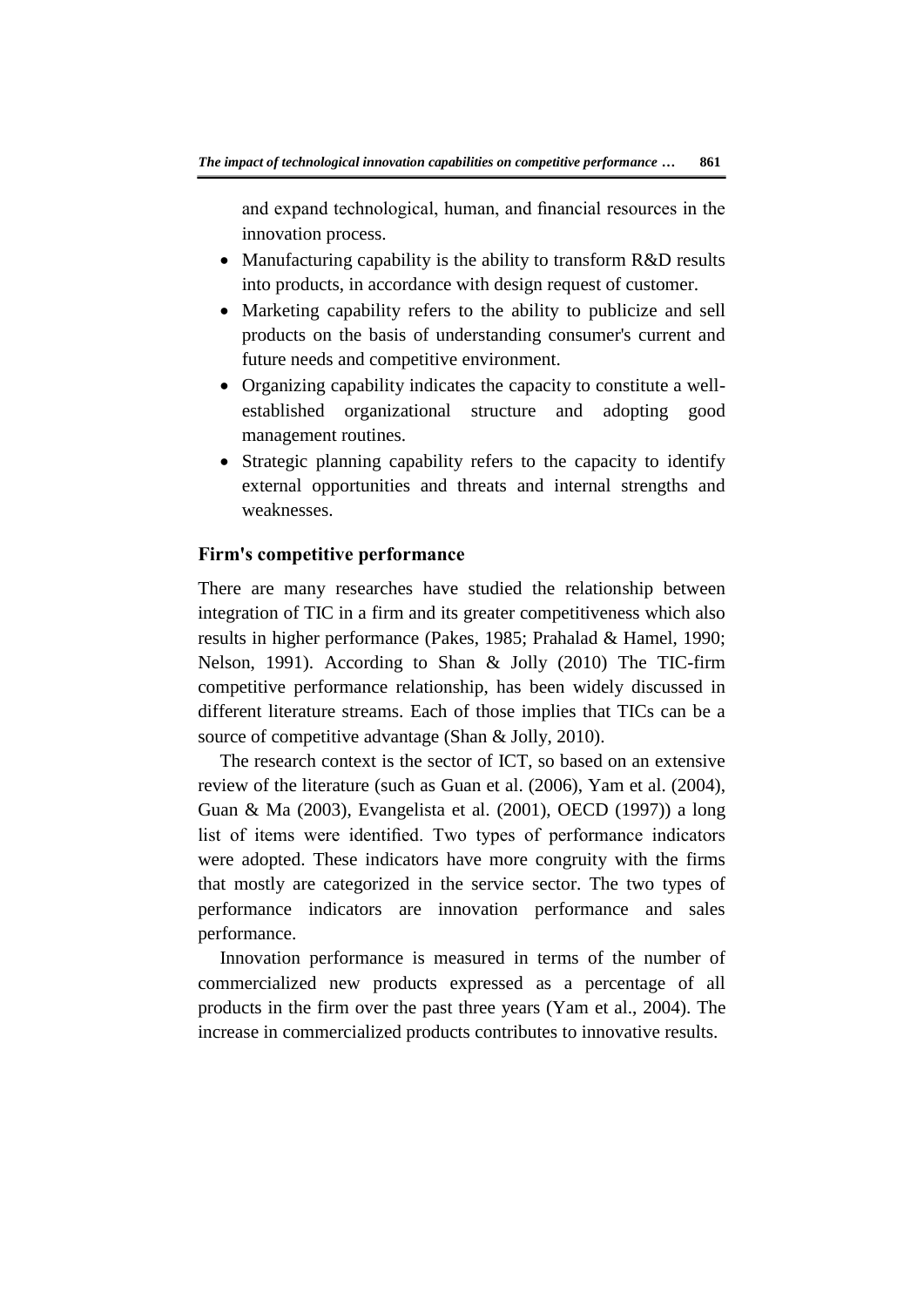Sales performance is measured in terms of the average annual sales growth rate due to technologically innovative products over the last three years (Yam et al., 2004). Sales growth rate is a sign of a firm's market penetration. The next section has more information about all concepts presented and the entire hypotheses needed.

### **Research hypotheses**

# **Learning capability and firm competitive performance**

Freeman (2002) stressed the competitive performance is closely related to learning. Yam et al. (2010) argued that learning capability is highly correlated to the other capabilities so learning capability indirectly can enhance the competitive performance of the firm. A firm with more strong learning capability has more capacity to absorb new knowledge from competitors and is more efficient to develop capabilities to upgrade process innovativeness (Cohen & Levinthal, 1990). Surveying these studies the first hypothesis is proposed:

**H1:** the greater a firm's learning capability, the better its competitive performance.

# **R&D capability and firm competitive performance**

Traditionally, only the investment into R&D projects is considered as a major focus of innovation (Tseng et al., 2012). Shan & Jolly (2010) found that investment in R&D has a positive effect on the performance. R&D activities are a vital component of the TIC activities of firms and the most important intangible innovation expenditure (Evangelista et al., 1997). Production capabilities are essential to the firm's technology development (Bell & Pavitt, 1993). Surveying these studies the second hypothesis is proposed:

**H2:** the greater a firm's learning capability, the better its competitive performance.

#### **Resource allocation capability and firm competitive performance**

Resources allocation capability ensures that a firm has sufficient resources in the process of innovation (Yam et al., 2004). The most influential factor on sales growth is resources allocation capability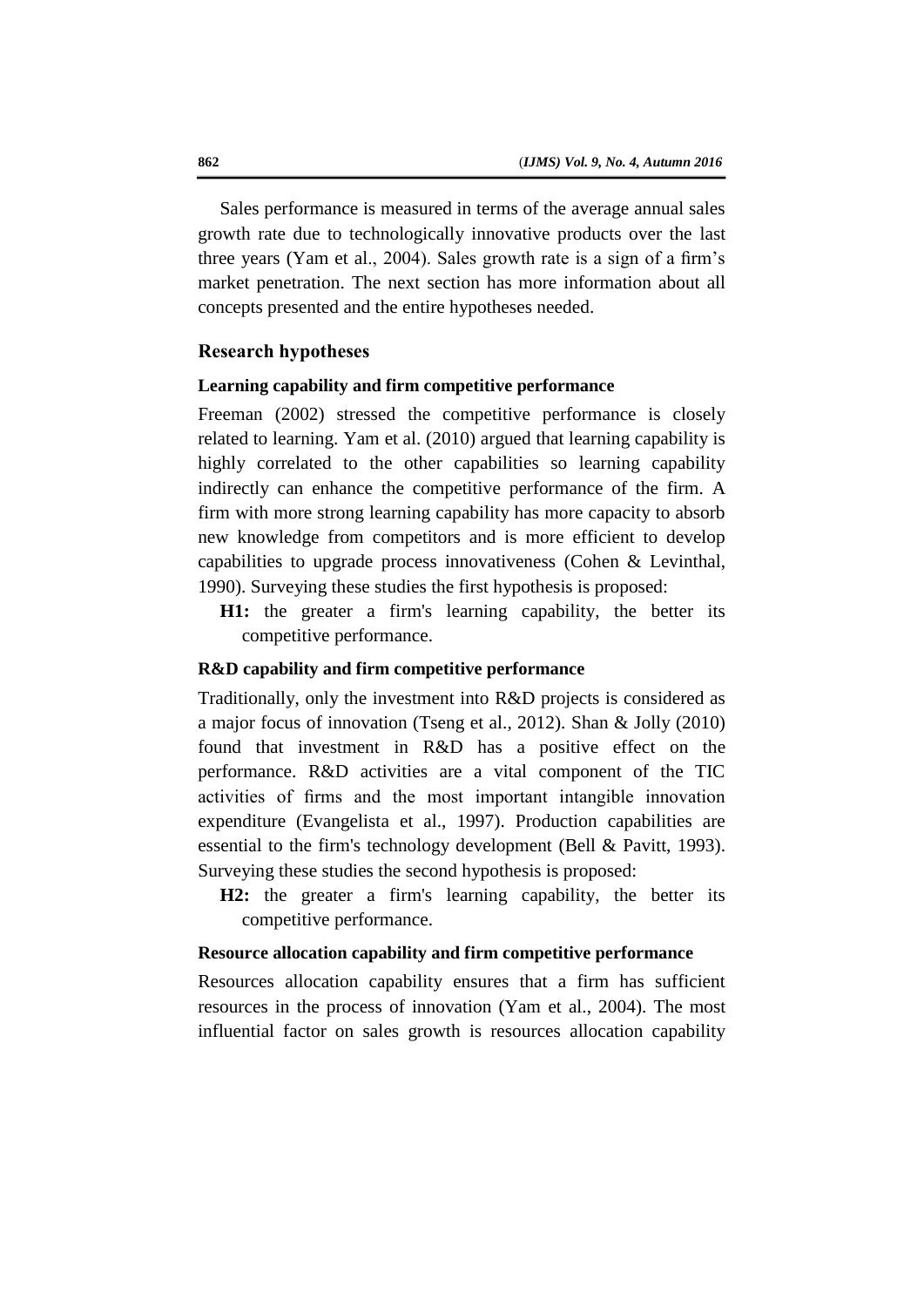(Yam et al., 2010). These authors also investigate the effect of firm size on resource allocation capability and competitive performance and find that in large size and small size firm the capability to allocate resources effectively is one of the most influential factors. Lau et al. (2010) explained that the firms which offer many products should try more on development of resource allocation capability. Hence, the third hypothesis is proposed:

**H3:** the better the resource allocation capability the better the firm's competitive performance.

# **Manufacturing capability and firm competitive performance**

Evangelista et al. (1997) found that investment in machinery is the most important source of innovation in the most Italian manufacturing firms. They also found that quality of product is a vital component of the strategic planning of the manufacturing firms in Italy. Yam et al. (2010) found that manufacturing capability has more significant effect on competitive performance of large firm size rather than small firms. The concept of production capability in Lall (1992) studies is almost the same as the concept of manufacturing capability in Yam et al. (2004) study. In view of these ideas, the hypothesis is proposed as following:

**H4:** the greater a firm's manufacturing capability, the better its competitive performance.

# **Marketing capability and firm competitive performance**

According to Camisón & Villar-López (2014), among different categorization of innovation typology, one of the most commonly accepted one is: marketing innovation, product innovation, process innovation and organizational innovation. Yam et al. (2010) based on data was gathered from a survey of 200 manufacturing firms in Hong Kong argued that one of the most influential factor on competitiveness in Small firms is marketing capability. Lau et al. (2010) by analyzing the data from Chinese firms argued that marketing capability has one of the strongest relationships with innovation performance of the firm among all types of capabilities. Therefore the hypothesis is proposed as: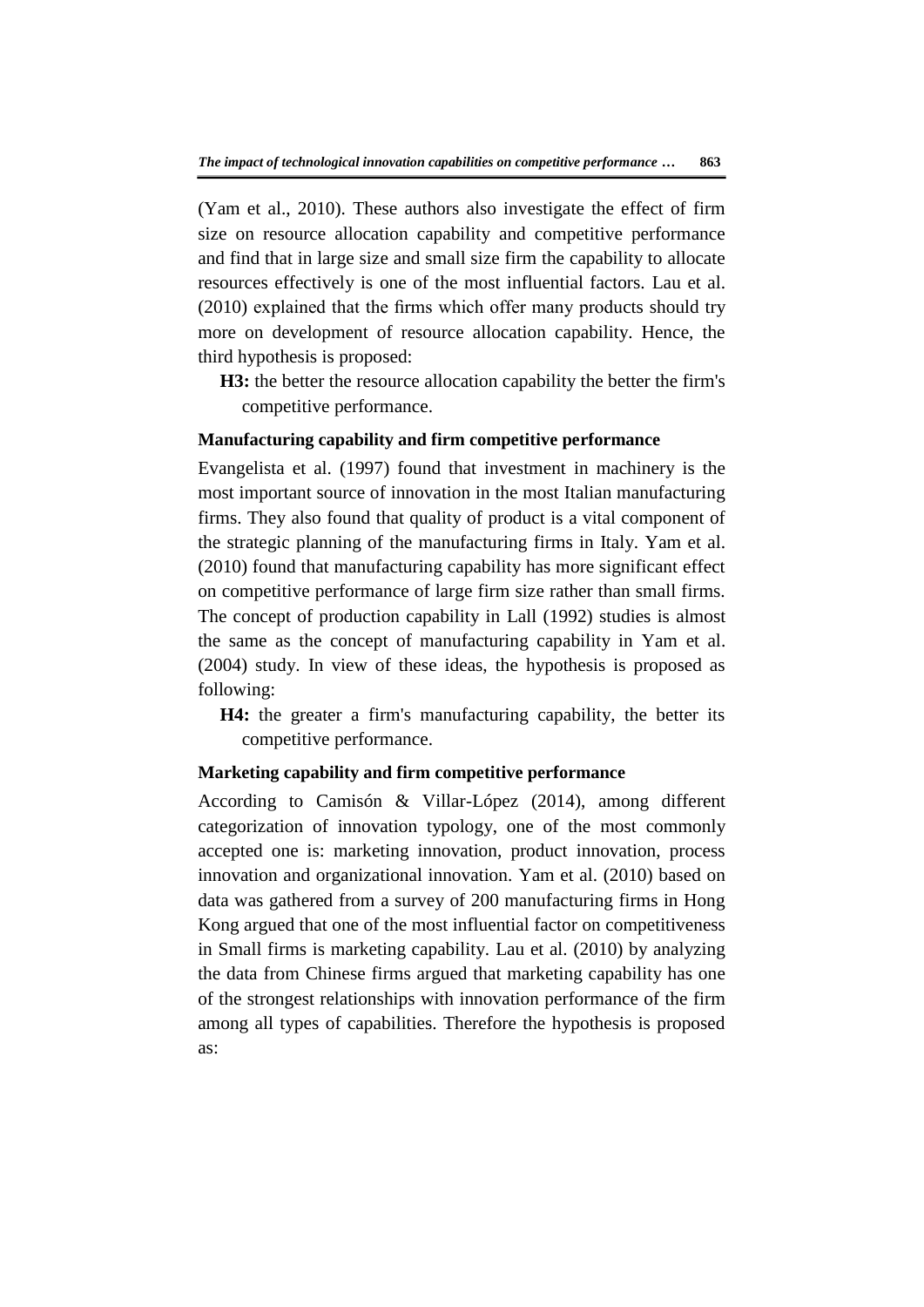**H5:** the better marketing capability, the better the firm's competitive performance.

## **Organizing capability and firm competitive performance**

Nowadays, the customer needs have changed from low-mix and bigsize to high-mix and small-size. In order to cope with this change, firms must have a strong capability in organization of different activities among different organizational functions (Yam et al., 2010). Souitaris (2001) implied two classifications of activities that firm can make to create its own channels of knowledge and linkages, which is surveying external information and collaborating with external organizations. Bell & Pavitt (1993) extended the concept of TICs to include resources required managing the accumulation of the change in organization. These resources are accumulated and embodied in people and organizational system. Therefore the hypothesis is proposed as:

**H6:** the greater the firm's accumulation of organizing capability, the better its competitive performance.

# **Strategic planning capability and firm competitive performance**

Between firms, the pace of technological innovation puts organizations under severe pressure to innovate effectively and to act strategically within their industries to establish commercially profitable positions encountering technological change (Utterback, 1994: 135). Strategic planning capability measured a firm's capacity to recognize external opportunities and threats and internal strengths and weaknesses (Yam et al., 2010). Yam et al. (2010) indicated that a firm with strong strategic planning capability could properly match its technological and marketing strategies so as to develop a new product with fine performance that satisfies customer needs. Reviewing these studies the last hypothesis is proposed:

**H7:** the greater the firm's strategic planning capability, the better its competitive performance.

Based on above hypotheses the research conceptual model of this study illustrates in Figure 1.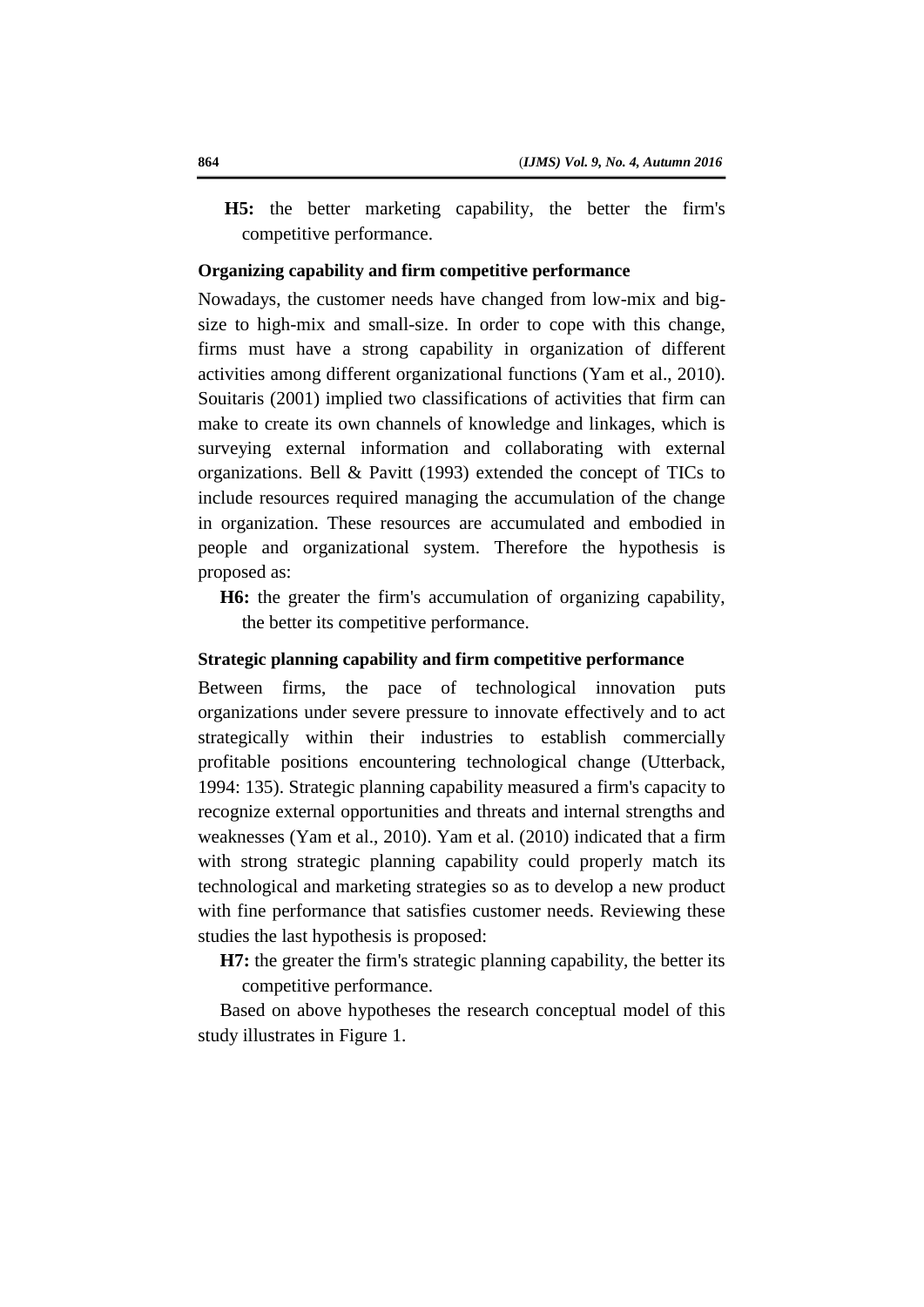

**Fig. 1. TIC – The research conceptual model**

### **Research methodology**

Regarding the research purpose, this study is an applied research and according to data gathering, it is a descriptive one. The main objective of this study is to consider the impact of the TIC on firm's competitive performance. A survey questionnaire was designed and based on its results, empirical evidences on the TIC and its relationship with competitive performance could be obtained.

In order to measuring independent variables a list of items was collected from literature. In collaboration of three ICT industrial managers and four innovation management and ICT academicians the most relevant items with the research context were selected. The respondents were asked to give opinions on to what extend do they agree with the statements regarding to firm's TIC by means of seven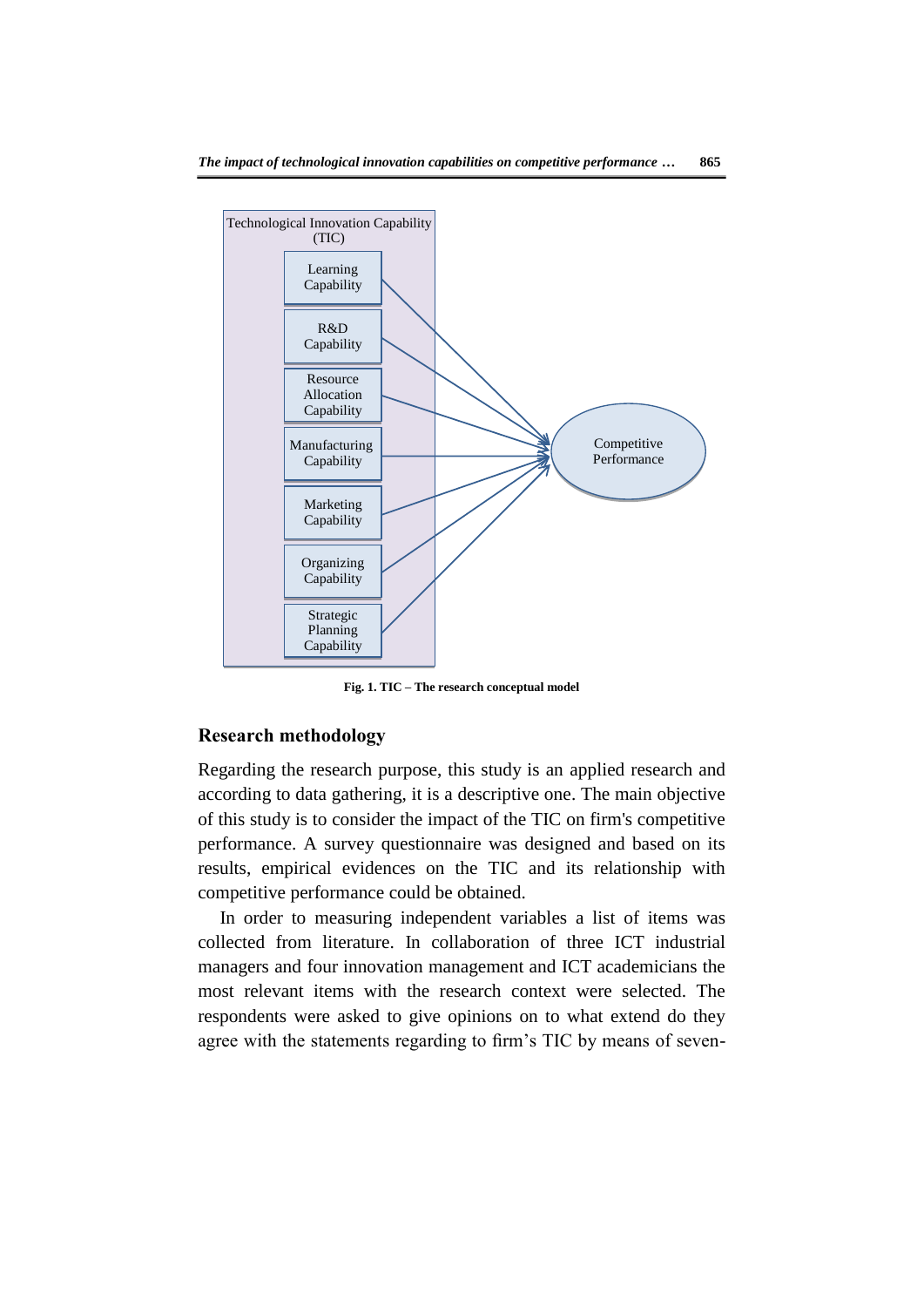point Likert response scales ranging from "strongly disagree" (1) to "strongly agree" (7). Competitive performance was measured by two items as dependent variables. The first one was Innovation performance that is measured in terms of commercialized new products expressed as a percentage of all products in the firm over the past three years (Yam et al., 2004). The other one was sales performance which is measured in terms of the average annual sales growth rate due to technologically innovative products over the last three years (Yam et al., 2004).

According to Yam et al. (2004) TICs questionnaire and above mentioned items selected, a questionnaire was designed. Based on the context properties, the wordings of the questionnaire with collaboration of ICT experts were slightly changed. Then, it was modified and translated into Persian. In order to identification of any problems in translation of the questionnaire, the sequencing of questions and the level of comprehensibility of the draft questionnaire, a pilot study was conducted. Both English and Persian versions of the questionnaire were sent to 14 industrial managers, officials and academicians who were experiences in both the industrial and the academic sectors of ICT. Their comments and feedbacks helped us to finalize the questionnaire.

#### **Pilot study and sampling**

In order to be confident for the high level of content validity of questionnaire, five academicians in the field of ICT and innovation and seven ICT managers were asked to complete the questionnaire. A pretest was then carried out with a sample of 23 managers working in ICT firms in Iran. They were asked to comment on the clarification and appropriateness of the items in the questionnaire.

To select the sample population, the directory of ICT firms published by ICT syndicate was used. The total numbers of ICT firms was 4375. To select innovative firms a subdirectory of more innovative firms of syndicate which was selected according to R&D expenditure was used. The number of firms in this subdirectory was 576 (around 13% of total). The questionnaire was sent to the firms by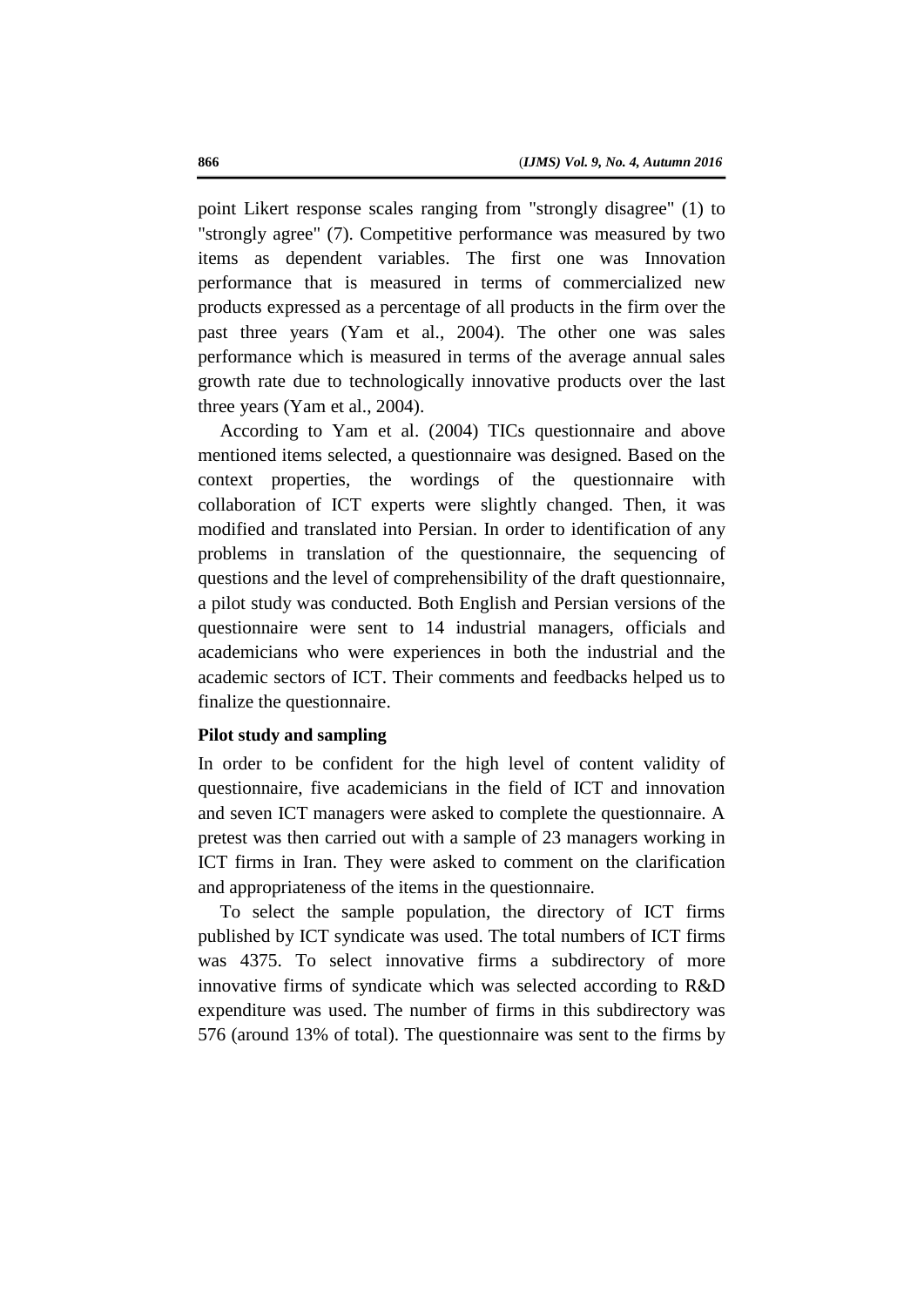two ways: email and fax, and also personal contact in company office and Iran telecom exhibition (October 2013). The questionnaire respondents were managers, vice presidents or CEOs. Gathering the questionnaires lasted around 6 months. Finally using simple random sampling method 218 samples were collected. This is a response rate of 44.7%. The demographic characteristic of the sampled firms are shown in Table 1.

It can be beneficial to know the type of ownership of the firms. According to Table 1, among 218 firms, 37 firms are public listed companies (17.0%), 91firms are private firms (41.7%), 67 firms are state owned enterprise (30.7%) and 23 firms are foreign joint venture (10.6%).

| ruone il Demogrupine enurueterione or the sumpleu minis |               |                   |  |  |
|---------------------------------------------------------|---------------|-------------------|--|--|
|                                                         | <b>Number</b> | <b>Percentage</b> |  |  |
| Ownership                                               |               |                   |  |  |
| Public listed company                                   | 37            | 17.0%             |  |  |
| Private firm                                            | 91            | 41.7%             |  |  |
| State owned enterprise                                  | 67            | 30.7%             |  |  |
| Foreign joint venture                                   | 23            | 10.6%             |  |  |
| Number of employee                                      |               |                   |  |  |
| < 50                                                    | 58            | 26.6%             |  |  |
| 50-99                                                   | 74            | 33.9%             |  |  |
| 100-199                                                 | 36            | 16.5%             |  |  |
| 200-299                                                 | 32            | 14.7%             |  |  |
| $>=300$                                                 | 18            | 8.3%              |  |  |
| Total                                                   | 218           | 100.0%            |  |  |

## **Results**

#### **Data analysis**

Table 2 represents means, standard deviation and coefficient of (CV) of the study variables.

In this research, in order to verify hypotheses, structural equation modeling (SEM) has been used by using Amos software version 23. Because the theoretical basis is strong and this research tries to further testing and development of them, the covariance-based approach was used to analyze the data. A two-step structural equation modeling consists of the measurement model and the structural model, were exploited to confirm the reliability and validity of the measures before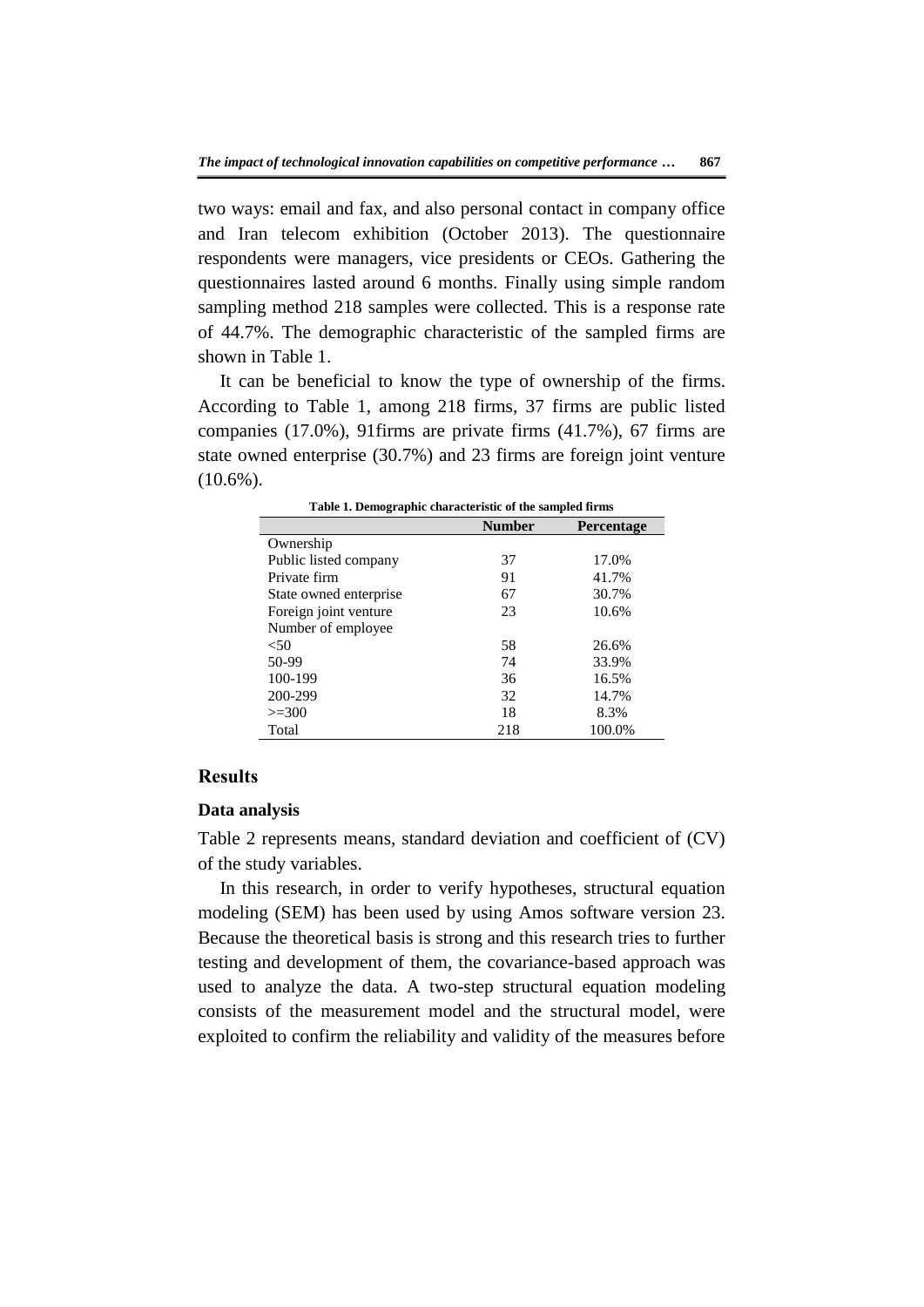examining the structural relationship between construct. This has employed maximum likelihood for estimation method as it provides a consistent approach to parameter estimation problems that can be developed for s large variety of estimation situation.

| <b>Variables</b>           | <b>Mean</b> | <b>Std. Deviation</b> | CV   |  |
|----------------------------|-------------|-----------------------|------|--|
| Learning                   | 4.51        | 1.29                  | 0.29 |  |
| R&D                        | 5.01        | 1.12                  | 0.22 |  |
| <b>Resource Allocation</b> | 4.60        | 1.38                  | 0.30 |  |
| Production                 | 4.10        | 1.71                  | 0.42 |  |
| Marketing                  | 4.49        | 1.50                  | 0.33 |  |
| Organizing                 | 4.16        | 1.69                  | 0.41 |  |
| <b>Strategic Planning</b>  | 4.21        | 1.55                  | 0.37 |  |
| Competitive<br>Performance | 4.56        | 1.51                  | 0.33 |  |

**Table 2. Descriptive statistics of TIC scores and performance scores**

#### **Measurement model**

In order to test the measurement model, Confirmatory factor analysis (CFA) was used. As shown in Table 3, all items have a factor loading more than 0.5 (acceptance threshold) and a very acceptable t-value (more than 3). The measurement model was assessed via the reliability, discriminant validity and convergent validity of the constructs measures. In Table 3, it can be observed that Cronbach's alpha coefficients of all constructs are more than 0.7, which is a very acceptable amount for reliability of construct (Kline, 1998: 157).

The average variance extracted (AVE) was measured to assess convergent validity of the measurement. Based on table 3, the AVE of all constructs exceed exceeded the acceptance threshold value of 0.5 (Hair et al., 1998). So, the current data have acceptable convergent validity.

As a discriminant validity test, correlations between the constructs were measured to determine whether they were significantly different from 1. The confidence intervals of correlations at 95% confidence level did not contain 1. So it can be said that there is adequate discriminant validity in this study. These results are satisfactory and allow continuing with the evaluation of the structural model.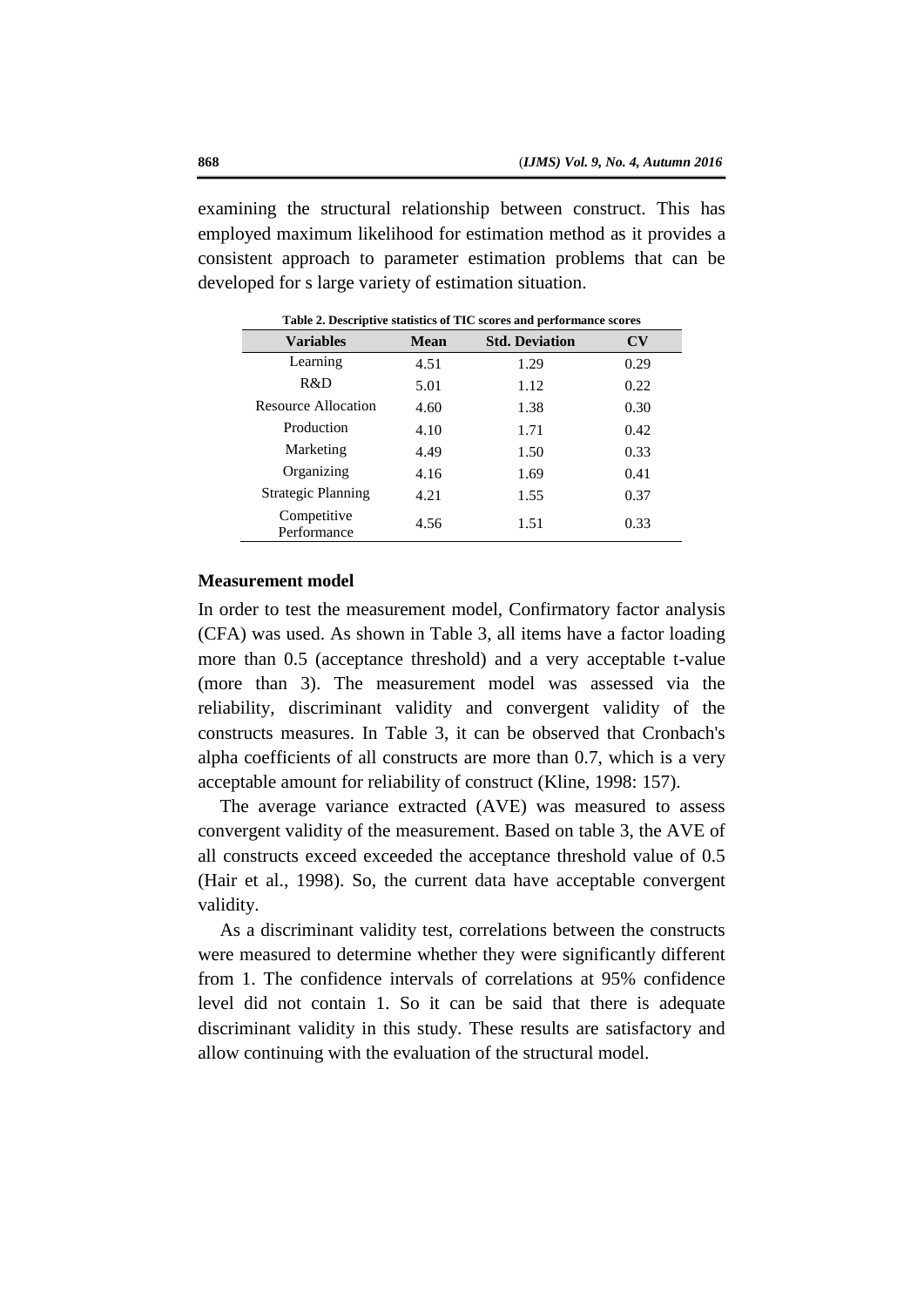| Table 3. Measurement model fit |                 |             |                          |              |                      |            |  |
|--------------------------------|-----------------|-------------|--------------------------|--------------|----------------------|------------|--|
| <b>Construct</b>               | <b>Item</b>     | <b>Mean</b> | <b>Factor</b><br>Loading | t-statistics | Cronbach'<br>s alpha | <b>AVE</b> |  |
|                                | LC1             | 4.33        | 0.63                     | 8.83         |                      |            |  |
|                                | LC2             | 4.38        | 0.58                     | 8.21         |                      |            |  |
| Learning                       | LC <sub>3</sub> | 4.86        | 0.51                     | 8.16         | 0.856                | 0.56       |  |
| Capability                     | LC4             | 4.45        | 0.72                     | 9.76         |                      |            |  |
|                                | LC5             | 4.18        | 0.58                     | 8.19         |                      |            |  |
|                                | LC6             | 4.86        | 0.62                     | 9.01         |                      |            |  |
|                                | RD1             | 5.44        | 0.59                     | 7.94         |                      |            |  |
|                                | RD2             | 5.59        | 0.68                     | 8.65         |                      |            |  |
| R&D Capability                 | RD <sub>3</sub> | 4.38        | 0.62                     | 8.39         | 0.776                | 0.53       |  |
|                                | RD4             | 5.79        | 0.61                     | 8.12         |                      |            |  |
|                                | RD <sub>5</sub> | 4.38        | 0.76                     | 9.43         |                      |            |  |
|                                | RD <sub>6</sub> | 4.48        | 0.53                     | 7.29         |                      |            |  |
|                                | RA1             | 4.32        | 0.65                     | 9.65         |                      |            |  |
| Resource                       | RA2             | 3.99        | 0.68                     | 9.89         |                      |            |  |
| Allocation                     | RA3             | 5.24        | 0.61                     | 8.69         | 0.745                | 0.49       |  |
| Capability                     | RA4             | 4.98        | 0.79                     | 10.81        |                      |            |  |
|                                | RA5             | 4.47        | 0.81                     | 12.34        |                      |            |  |
|                                | PC <sub>1</sub> | 3.99        | 0.50                     | 6.48         |                      |            |  |
| Production                     | PC <sub>2</sub> | 4.05        | 0.55                     | 7.23         |                      |            |  |
| Capability                     | PC <sub>3</sub> | 4.67        | 0.63                     | 8.19         | 0.843                | 0.61       |  |
|                                | PC <sub>4</sub> | 3.68        | 0.56                     | 7.42         |                      |            |  |
|                                | PC <sub>5</sub> | 4.11        | 0.61                     | 8.10         |                      |            |  |
|                                | MC1             | 4.38        | 0.62                     | 9.25         |                      |            |  |
| Marketing                      | MC <sub>2</sub> | 5.01        | 0.55                     | 7.56         |                      |            |  |
| Capability                     | MC <sub>3</sub> | 4.18        | 0.59                     | 8.81         | 0.833                | 0.64       |  |
|                                | MC4             | 4.69        | 0.55                     | 7.66         |                      |            |  |
|                                | MC <sub>5</sub> | 4.19        | 0.63                     | 10.29        |                      |            |  |
|                                | OC1             | 3.41        | 0.59                     | 6.26         |                      |            |  |
| Organizing                     | OC <sub>2</sub> | 3.98        | 0.58                     | 5.89         |                      |            |  |
| Capability                     | OC <sub>3</sub> | 4.34        | 0.56                     | 5.53         | 0.795                | 0.48       |  |
|                                | OC <sub>4</sub> | 4.26        | 0.61                     | 6.87         |                      |            |  |
|                                | OC5             | 4.81        | 0.53                     | 5.65         |                      |            |  |
|                                | SP <sub>1</sub> | 3.43        | 0.52                     | 5.12         |                      |            |  |
| <b>Strategic Planning</b>      | SP <sub>2</sub> | 4.52        | 0.58                     | 5.62         | 0.793                | .059       |  |
| Capability                     | SP3             | 3.88        | 0.59                     | 5.87         |                      |            |  |
|                                | SP <sub>4</sub> | 5.01        | 0.68                     | 6.34         |                      |            |  |
| Competitive                    | $_{\rm IP}$     | 4.50        | 0.68                     | 12.47        | 0.729                | 0.56       |  |
| Performance                    | <b>SP</b>       | 4.56        | 0.71                     | 13.93        |                      |            |  |

Based on Table 3, it can be useful to depict the importanceperformance matrix. Each item's mean can be exploited as the item's performance and the item's importance can be represented by its factor loading (Fig. 2). The items with low performance and high importance such as RA2 should be at the focal point of improvement efforts. The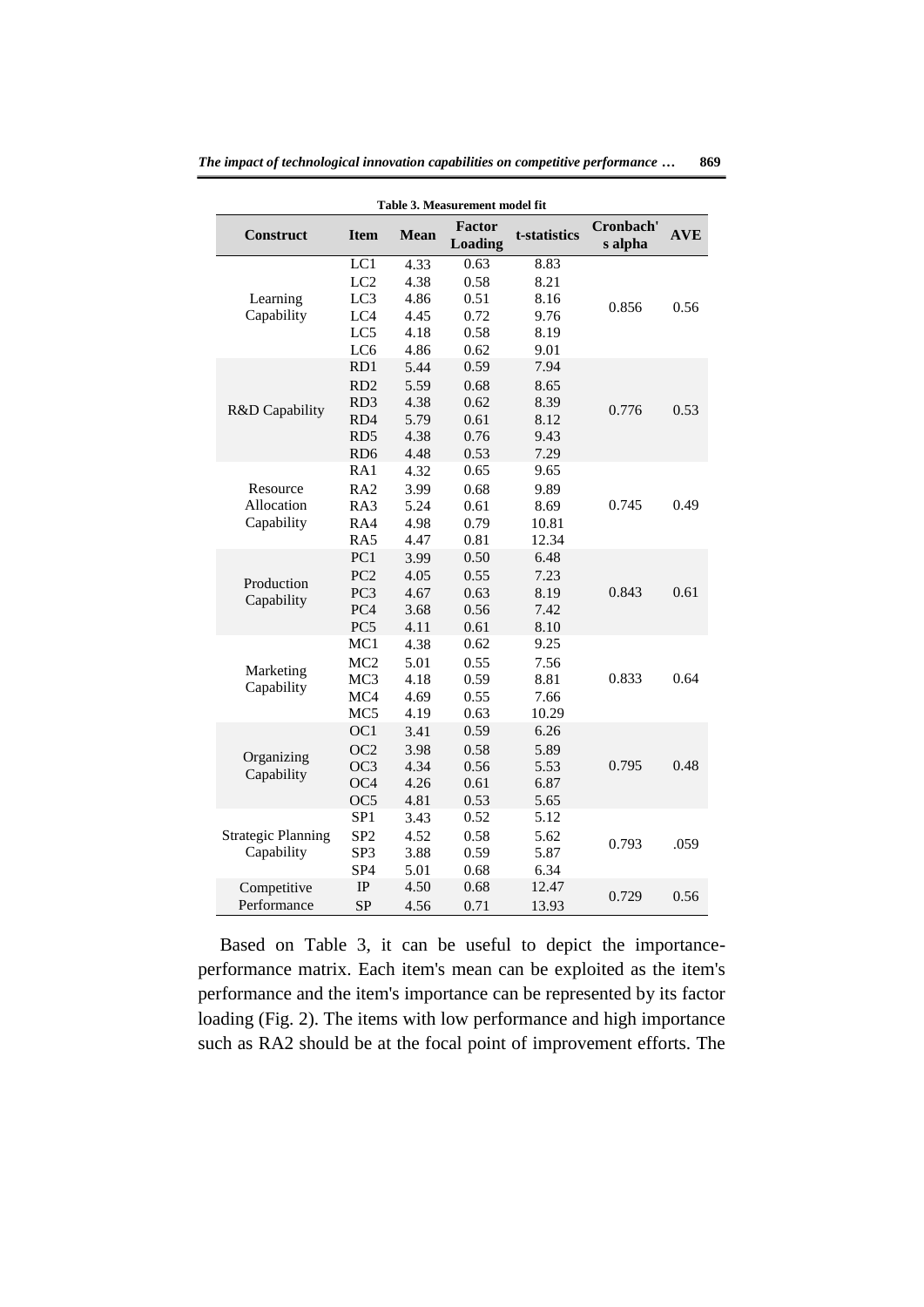resources which have been assigned to the items with high performance and low importance such as PC3 and OC5 can be decreased to be assigned to boost the performance in items such as  $RA2.$ 



**Fig. 2. Importance-performance matrix**

### **Structural model**

The overall model fit indices for CFA are shown in table 4. The results indicated that the measurement model were subjected to testing and were found valid. Figure 2 shows the overall explanatory power and path regression coefficients that indicate the direct influences of predictor on the predicted latent constructs. The structural model in the SEM was performed and evaluated by examining fit indices and variance explained estimates. In table 4 a variety of fit indices of structural model and the cut-off values of them are presented to assess the model's overall fit.

|            | Table 4. Structural model fit |                      |
|------------|-------------------------------|----------------------|
| Index      | <b>Value</b>                  | <b>Cut-off value</b> |
| Chi2/DF    | 2.782                         | $\leq$ 3             |
| <b>CFI</b> | 0.921                         | >0.9                 |
| NFI        | 0.947                         | >0.9                 |
| GFI        | 0.868                         | >0.9                 |
| RMSEA      | 0.0563                        | $<$ 0.08             |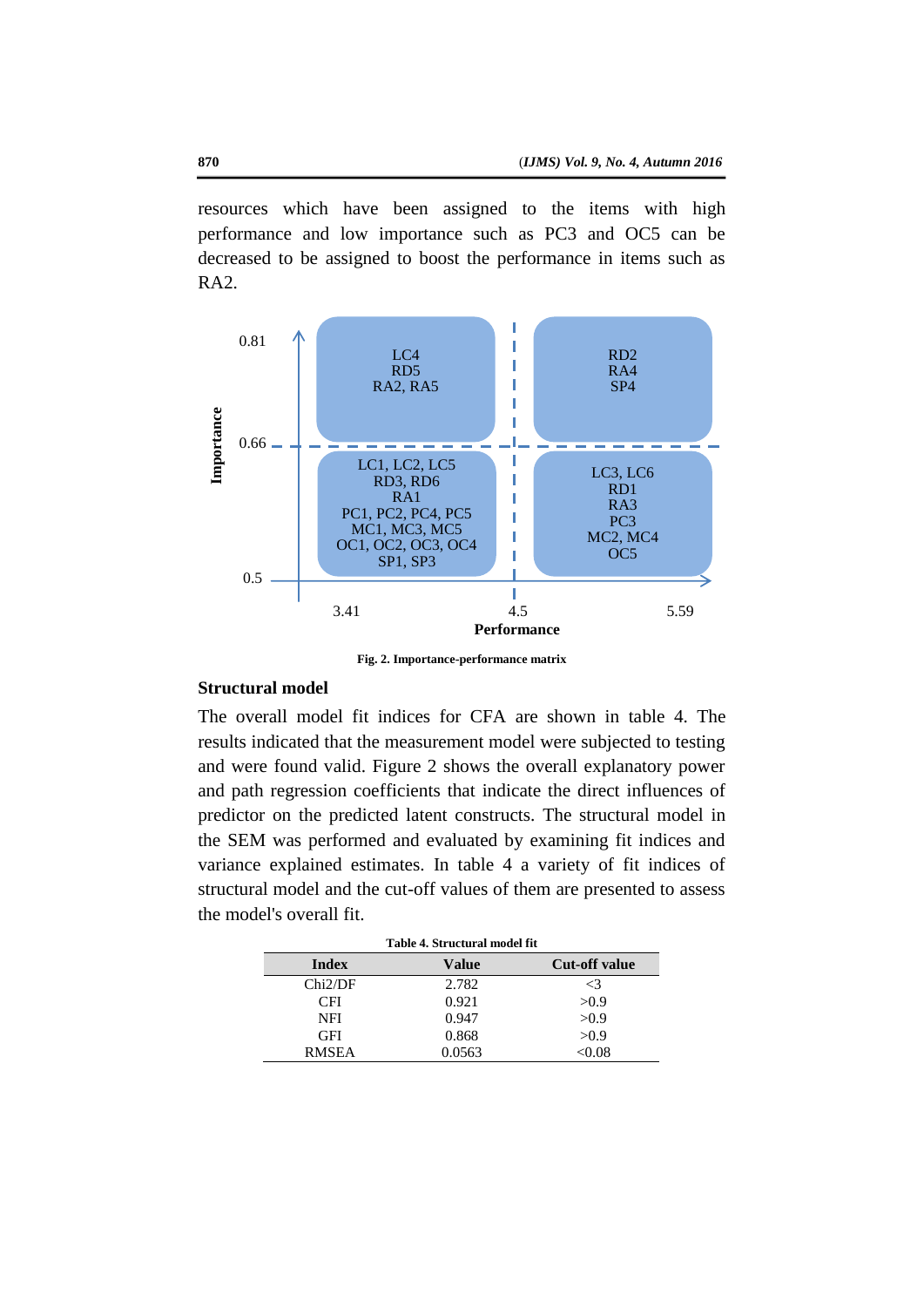In order to lessen the sensitivity of the chi-square statistics, the value of chi-square is divided by the degrees of freedom. The result of this division was 2.782 that are within the acceptable cut-off range. The comparative fit index (CFI=0.921) and the normed fit index (NFI= 0.947) are passed the acceptance minimum of 0.9. The goodness of fit (GFI=0.868) is slightly below the threshold of minimum 0.9, but according to Etezadi-Amoli and Farhoomand (1996) GFI more than 0.8 is also acceptable. The root mean square error of approximation (RMSEA=0.0563) is also passed the acceptance level of below 0.08.



According to Table 4, the overall fit indices of the structural equation modeling in this study indicate that the fit of the model is reasonably well. Considering these fit indices, now the structural relations and their path coefficients can be analyzed.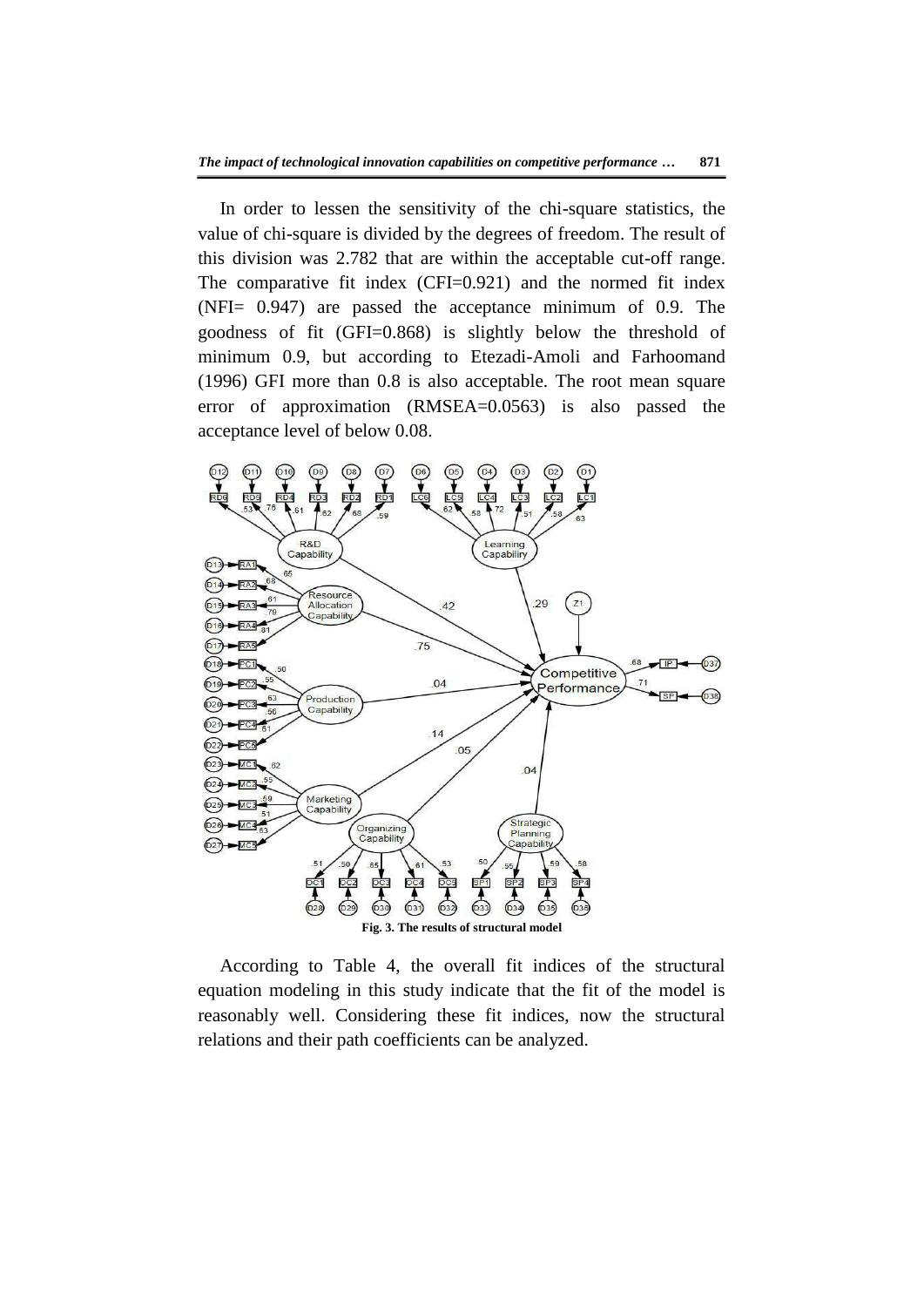| Table 5. Analysis of research hypothesis |                                      |                              |                                        |             |               |
|------------------------------------------|--------------------------------------|------------------------------|----------------------------------------|-------------|---------------|
| <b>Hypothesis</b>                        | Independent<br>variable              | Dependent<br><b>Variable</b> | <b>Standardized</b><br><b>Estimate</b> | t-statistic | <b>Result</b> |
| H1                                       | Learning<br>Capability               | Competitive<br>Performance   | 0.293                                  | $3.62***$   | Accepted      |
| H <sub>2</sub>                           | R&D<br>Capability                    | Competitive<br>Performance   | 0.416                                  | $4.47***$   | Accepted      |
| H <sub>3</sub>                           | Resource<br>Allocation<br>Capability | Competitive<br>Performance   | 0.751                                  | $9.67***$   | Accepted      |
| H <sub>4</sub>                           | Production<br>Capability             | Competitive<br>Performance   | 0.040                                  | 1.67        | Rejected      |
| H <sub>5</sub>                           | Marketing<br>Capability              | Competitive<br>Performance   | 0.142                                  | $2.15*$     | Accepted      |
| H <sub>6</sub>                           | Organizing<br>Capability             | Competitive<br>Performance   | 0.051                                  | 1.24        | Rejected      |
| H7                                       | Strategic<br>Planning<br>Capability  | Competitive<br>Performance   | 0.044                                  | 0.18        | Rejected      |

\*\*\* Significant at the P< 0.001 level (two-tailed)

\* Significant at the P< 0.05 level (two-tailed)

In order to test research hypothesis, Table 5 presents the path coefficients and t-statistics. The hypothesis testing showed that Learning capability  $(B=0.293, t=3.62)$  has significant effect on ICT firm's competitive performance. Thus the first hypothesis (H1) was accepted. Regarding the second hypothesis, it has been found that R&D capability  $(B=0.416, t=4.47)$  has a high influence on ICT firm's competitive performance. So the second hypothesis (H2) was accepted. Furthermore, the results supported the third hypothesis that resource allocation capability  $(B=0.751, t=9.67)$  has a significant effect on ICT firm's competitive performance. So the third hypothesis (H3) was accepted too. The forth hypothesis of this research was not supported. It has been found that production capability (B=0.040,  $t=1.67$ ) does not play a significant role in effecting on ICT firm's competitive performance. So the forth hypothesis (H4) was not accepted.

Based on Table 5, it can be interpreted that marketing capability  $(B=0.142, t=2.15)$  has a positive relationship with ICT firm's competitive performance. High significance of this relationship resulted in accepting of fifth hypothesis (H5). Regarding the sixth hypothesis, it has been found that organizing capability (B=0.051,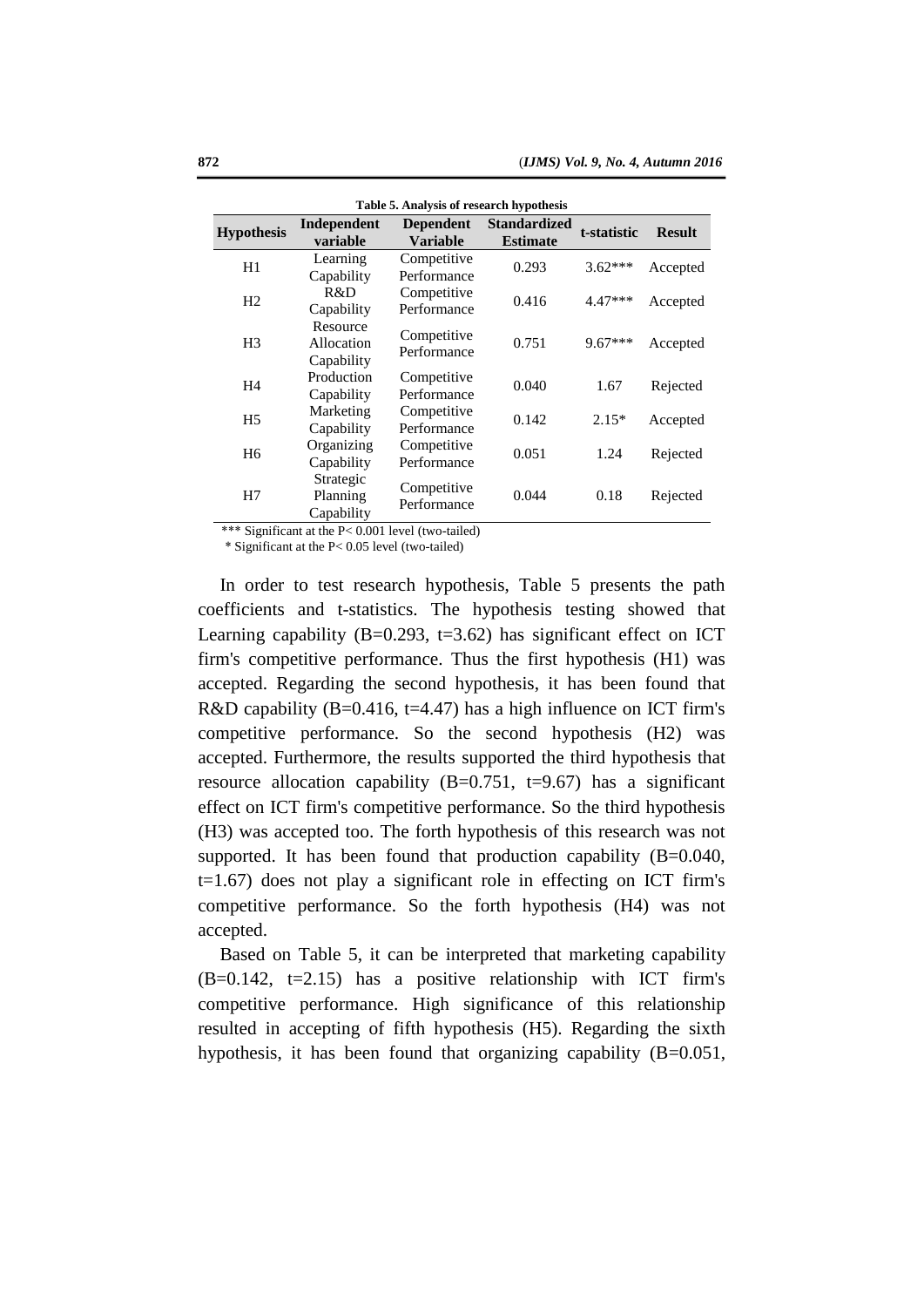$t=1.24$ ) did not have significant effect on ICT firm's competitive performance. So the sixth hypothesis (H6) was not accepted. According to table 5, the last hypothesis (H7) of this research was not accepted too. Because the significance of the effect of strategic planning capability  $(B=0.044, t=0.18)$  on ICT firm's competitive performance was not confirmed. In brief, the hypothesis H1 to H3 and H5 were accepted and the hypothesis H4, H6 and H7 were not accepted.

# **Discussion**

This study shows new ideas and relationships beyond existing literature. The results of this study have implications for innovation management and future research. The findings of this study in compatibility with conceptual model show that the capabilities in resource allocation, R&D, learning and marketing, strongly improve the ICT firm's competitive performance in Iran.

Because of shortage in financial resource in Iran which worst after sanctions, it was not wonderful that resource allocation is the most influential variable on competitive performance in ICT firms. Availability of financial resources for investment in new product development and running new innovative projects in R&D process is a vital component in ICT as an industry with an intense competition. Many respondent firms strongly agreed that they cannot provide steady financial supplement in innovation process. Many firms claimed that some important new product developments were stopped because of financial bottleneck and by new financial resource inflow they can be completed. This finding is similar to other technological innovation studies identified the lack of financial and human resources as key constraints for innovation (Guan, 2002; Sirilli & Evangelista, 1998).

As an industry, ICT with a fast innovative product development rate alone and as a facilitator for other industries should have outstanding R&D activities. The findings of structural equation modeling shows that Iranian firms operating in ICT industry should be concerned more and more about the level of their R&D activities if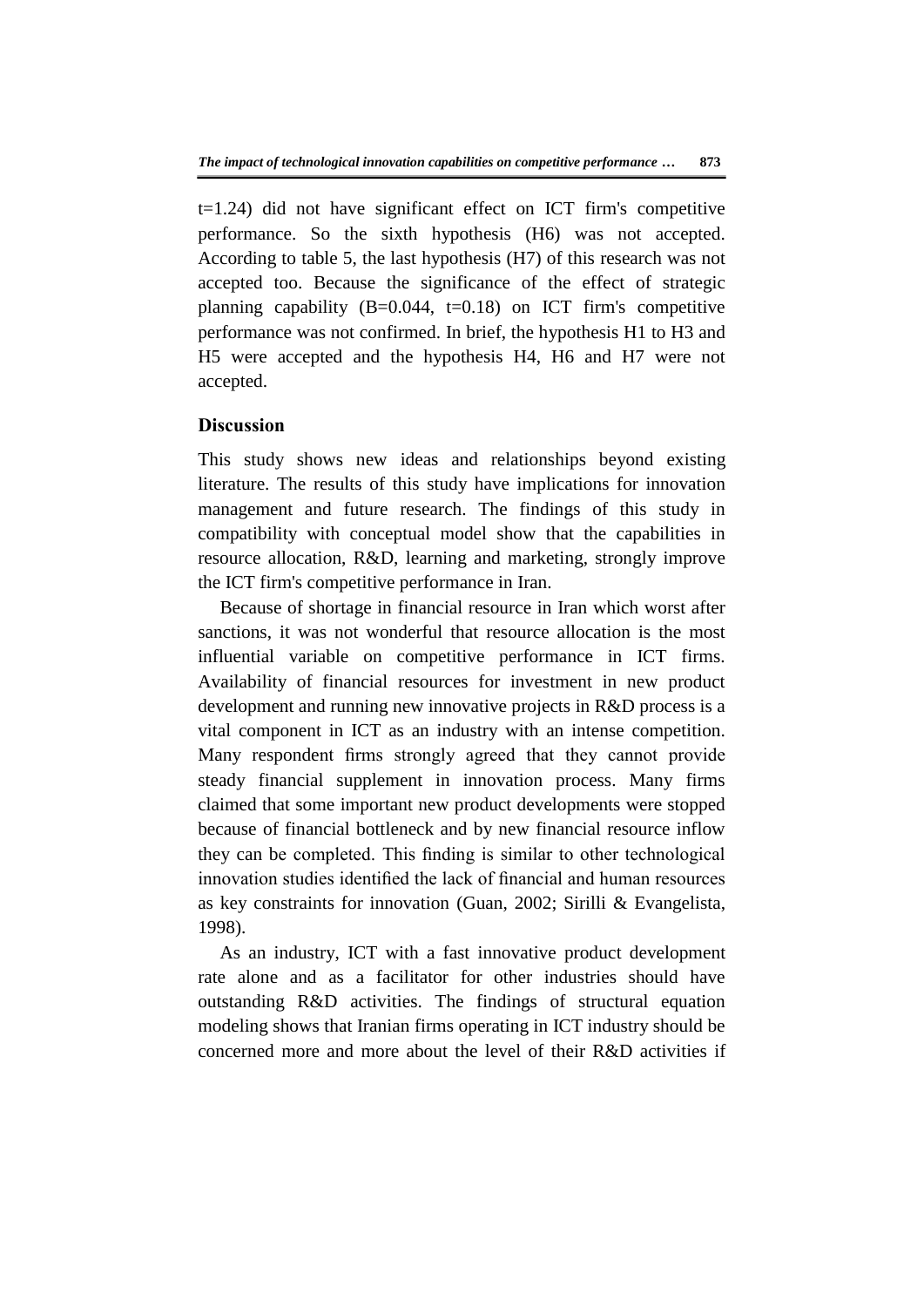they want to have more competitive performance. The strong effect of R&D capability on competitive performance is in line with the idea that for being more competitive, firms should have more attention to customer needs in different steps in R&D process and data from contact points should be one of the most important ones in R&D department. This is consistent with previous empirical findings indicating the crucial role of R&D expenditures in the innovation process as it conditions knowledge creation as well as firms' capacity to absorb external knowledge (Mothe & Thi, 2010).

In this study, learning capability as the third most influential independent variables has effect on competitive performance of ICT firms. This finding is consistent with previous literature findings indicating that a firm with more strong learning capability has more capacity to absorb new knowledge from other competitors and is more efficient to develop complementary capabilities to enhance product and process innovativeness (Cohen & Levinthal, 1990; Freeman, 2002). In a transforming business environment in ICT industry which connecting more discipline and knowledge continually, the capability to identify, assimilate and utilize knowledge whether from inside of the firm or from outside is an absolute prerequisite.

The fourth and the last effective capability on competitive performance are marketing. This is in consistent with previous empirical findings indicating innovation as a process that includes the technical, design, manufacturing, management, and commercial activities involved in the marketing of a new or improved product (Freeman et al., 1987: 163). The firms with higher marketing capability can generate more innovative ideas and products based on a close relationship with customers and meeting their needs before competitors in ICT industry. This is in line with the idea that cooperating with customers allows for a better understanding of new market needs and demands, enabling to define the rate and direction of innovation as well as to anticipate market trends (Klomp & Van Leeuwen, 2001).

These findings are consistent with Yam et al. (2004) that resource allocation, R&D and marketing capabilities are significant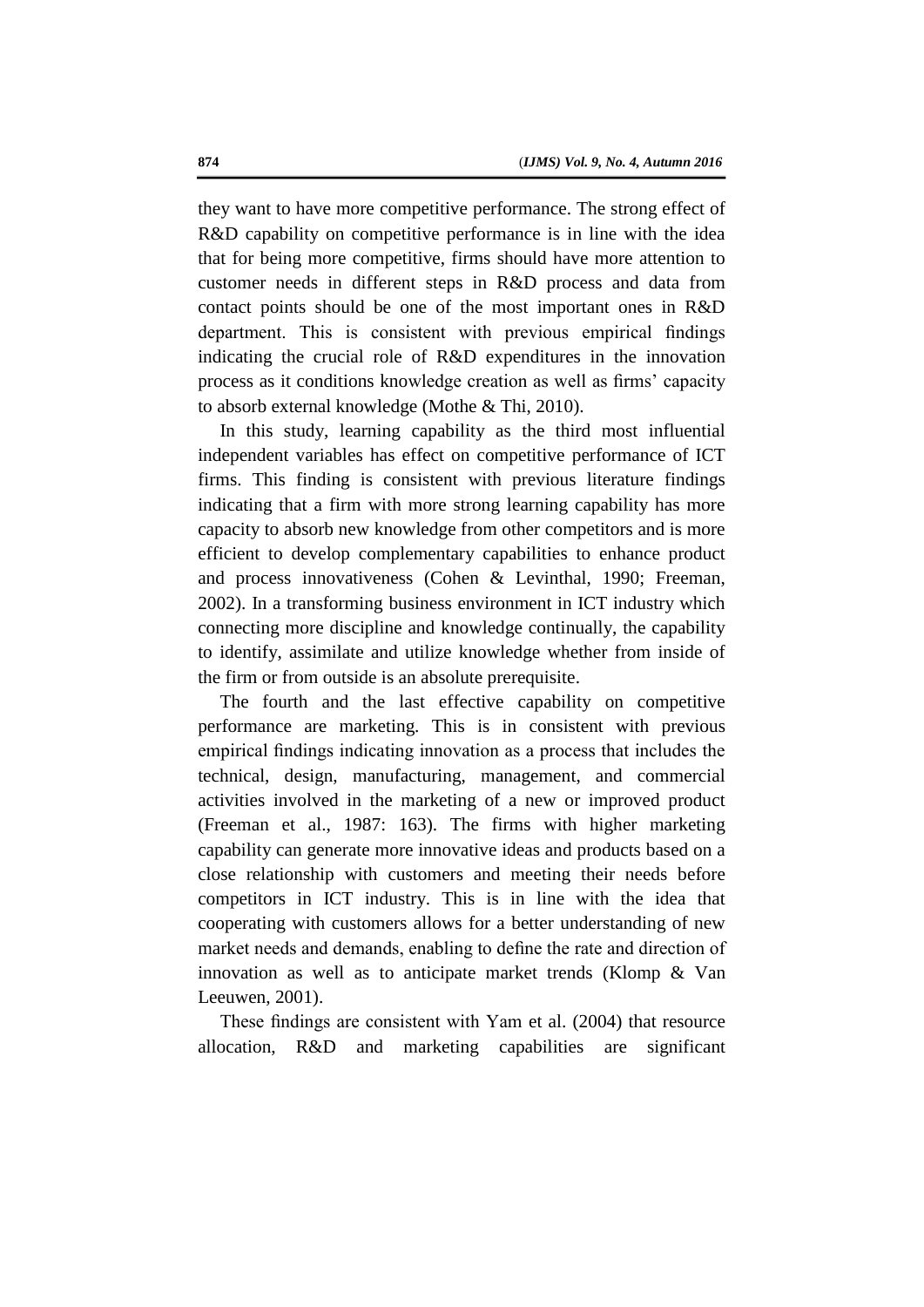contributors of competitive performance. However, the findings are inconsistent with Yam et al.'s (2004) study that learning capability is not correlated with competitive performance. Also the findings are not in line with Yam et al.'s (2004) study that strategic planning capability is correlated with competitive performance.

Inconsistent with the hypothesized model, the findings of the study show that production, organizing and strategic planning capabilities are not correlated with competitive performance of Iranian ICT firms. This result is similar to Yam et al.'s (2004) study that manufacturing and organizing capability was found to be unrelated to innovation performance. The absence of relationship between organizing capability and competitive performance may be due to the substantial time lag usually associated with the return on investment of such a long-term strategy. When implementing organizational changes such as new work organizations or new knowledge management systems, employers and employees are involved in a long-term process of adaptation and learning, which does not immediately result in substantial improvement in innovative performance (Mothe & Thi, 2010).

## **Conclusion**

This study was motivated by the aim to gain better insight into TIC development in a developing economy. More precisely, it was tried to see whether technological innovation capabilities have any significant impact on the firm's competitive performance in ICT industry of Iran. Recent studies in the field of TIC do not pay sufficient attention to the ICT industry especially in the developing country such as Iran. In line with the previous study that demonstrated the role of TIC in competitive performance in industrialized countries, this study shows that the same model can also be valid in a developing economy.

This study makes a contribution to two separate bodies of literature. First, this study contributes to the resource based view by providing evidence in support of a positive influence of technological innovation capabilities on firm competitive performance (Lau et al., 2010; Shan & Jolly, 2010; Yam et al., 2004). Second, this study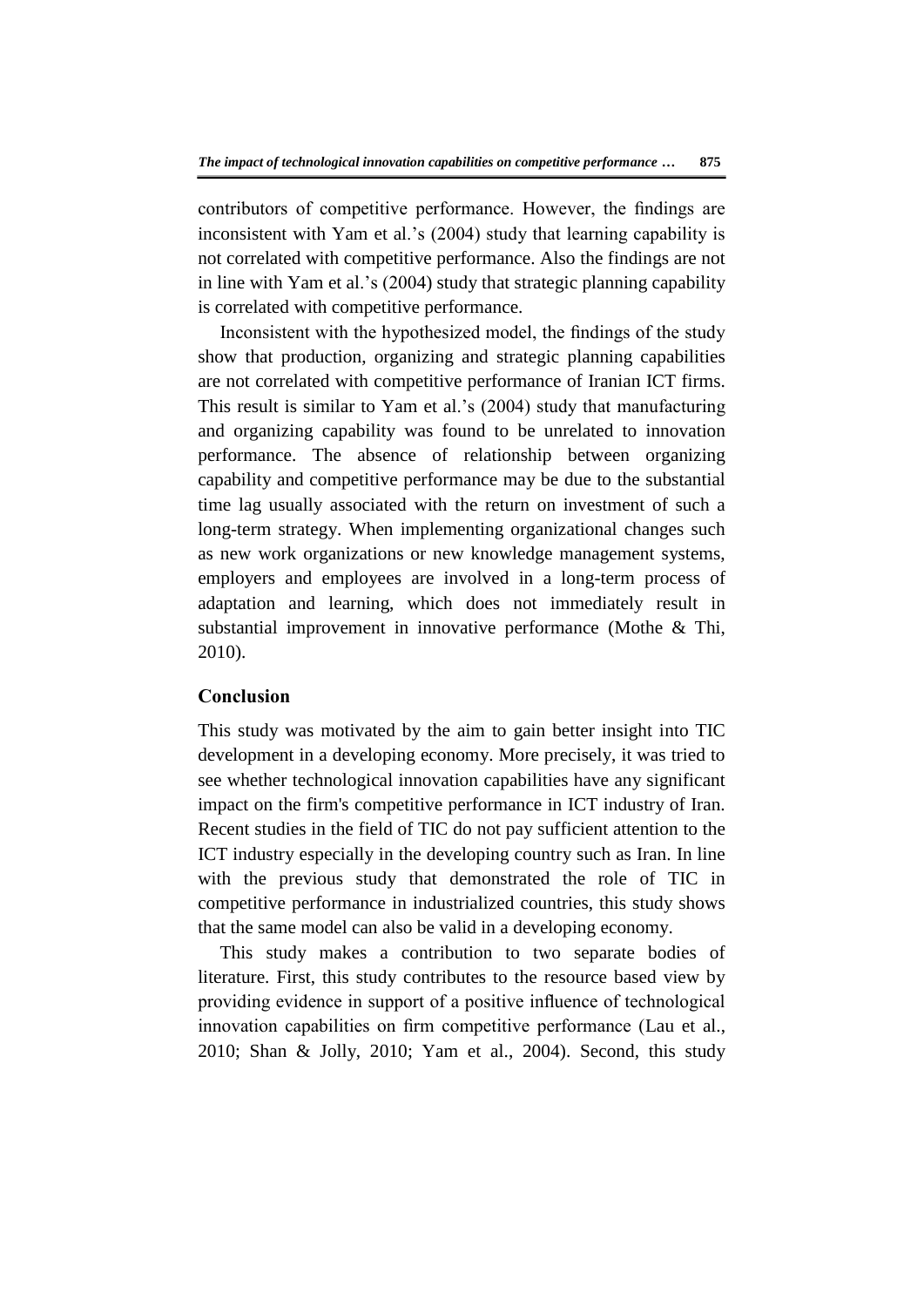presents a general view about the main technological innovation capabilities that have effect on the competitive performance of the firms in ICT industry. Since the majority of studies in the field of TIC concentrate on manufacturing industry in industrialized countries, the study in ICT and in Iran as a developing country can have considerable contributions for the researchers.

The findings from the survey provide empirical evidence and insights about the current TIC status of Iranian ICT firms. Based on a study conducted on 218 firms from the Iranian ICT sector, consistent with the literature, the results of the hypothesized model verified that there exists a positive correlation between TICs and the competitive performance of Iranian ICT firms. Resource allocations, R&D, learning and marketing capabilities are in turn the four most important TICs that have been playing an essential role in improving the innovative outcomes of Iranian ICT firms. These findings provide specific evidence to support the importance of TIC on competitive performance (Yam et al., 2004), especially in Iranian ICT industry.

For managers in the region, these findings are important as it identifies that a more balanced development of multiple TICs is required. While resource allocation capability is vital for success of innovation, the findings show that firms should also concentrate on other innovation capabilities (i.e. R&D, learning and marketing) for better coordination of resource allocation activities. Sometimes in case of time or financial restrictions, it's possible to concentrate on R&D and learning capability and procedures and attain a higher and more innovative outcome. Also, it can be inferred from the findings that marketing capability in presence of a neat strategic fit can have innovative idea inputs for new product developments and improves competitive performance of ICT firms.

These findings provide a foundation for ICT firms considering how to arrange their resources most effectively to improve their TICs and increase their innovation performance and outcomes. For a proper arrangement, based on the results and importance-performance matrix, the following suggestions for improvement can be presented to Iranian ICT firm's managers: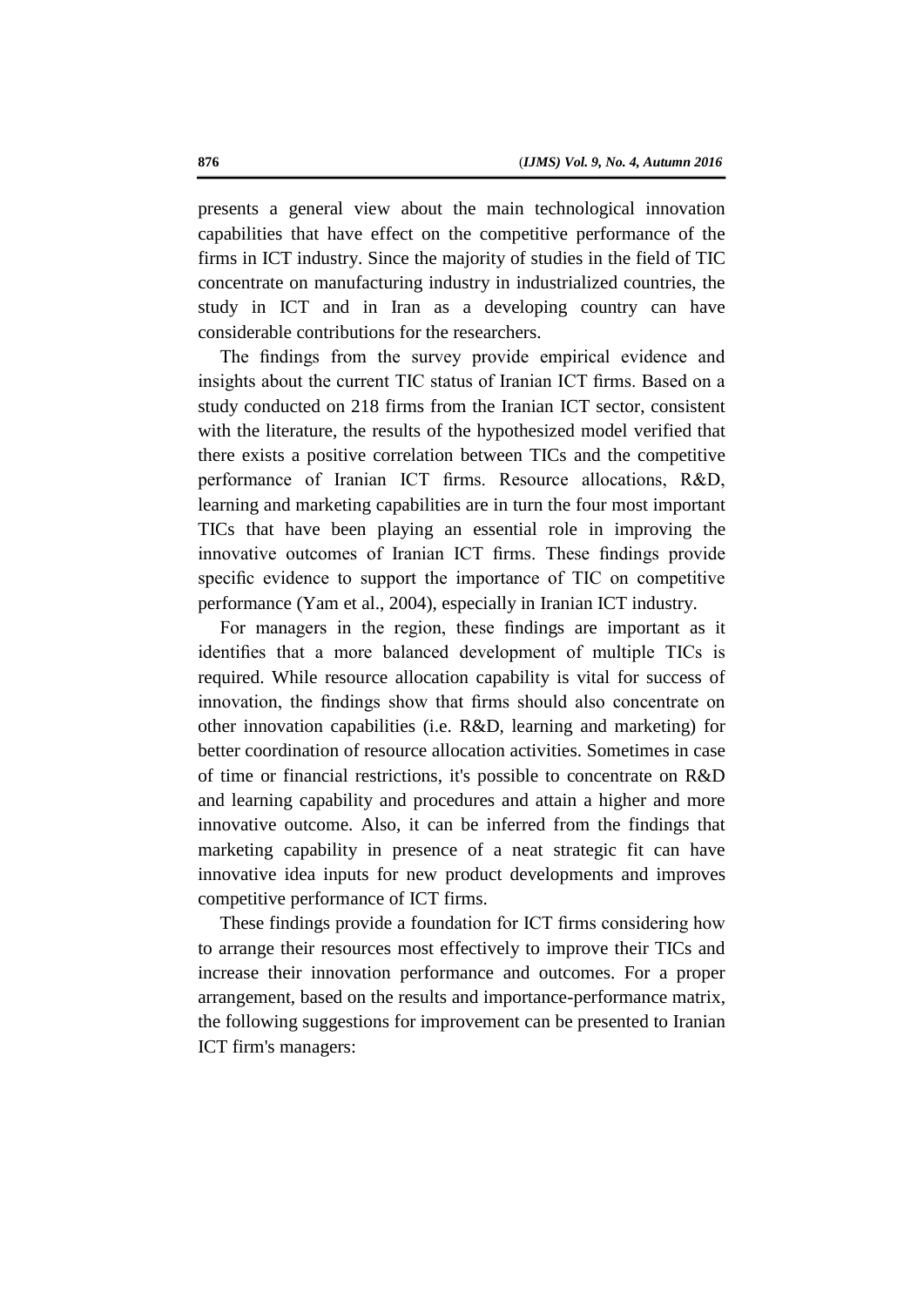Passing lessons learned across boundaries and time: In order to lessen the cost and time of doing a task or project, exploitation of the previous experiences and lessons learned has a high priority in the business routines in ICT firms. Applying Knowledge management skills along with learning by sharing procedures in organization can be recommended for passing the organizational experiences across boundaries and time.

High level of investment in R&D projects and providing steady capital supplement in innovation activity: with regard to the high rate of innovativeness and competition in ICT industry, the firms should invest in R&D projects and provide steady capital supplement in innovation activity. In order to have more innovative outcomes, it seems that Iranian ICT manager should invest more in R&D projects. The current level of investment in R&D and capital supplement in innovation activity is below the amount of an innovative ICT firm and should to be increased.

Attaching importance to human resource: human resource in Iranian ICT firms is one of the most important sources of innovativeness. Attaching high importance to human resource assures the flow of innovation in firms and prevents from transition of human resource to competitor firms. The human resource with high perception of its importance can be more innovative.

# **Study limitations and directions for future researches**

This study is subject to a number of limitations which also can be exploited as potential fields for future studies. Because of these limitations, the interpretations from the study results must be considered tentative rather than definitive. First, the data in this study is obtained from the questionnaires which were filled by managers and firms themselves that is not the best judge on their own performances. In future research for a better generalization of interpretations, a multiple informant approach could be designed. Second, ICT as a large industry consists of so many sub-industry and therefore the interpretations from the results of this study are broad interpretations and for narrow interpretations for each sub-industry the sampling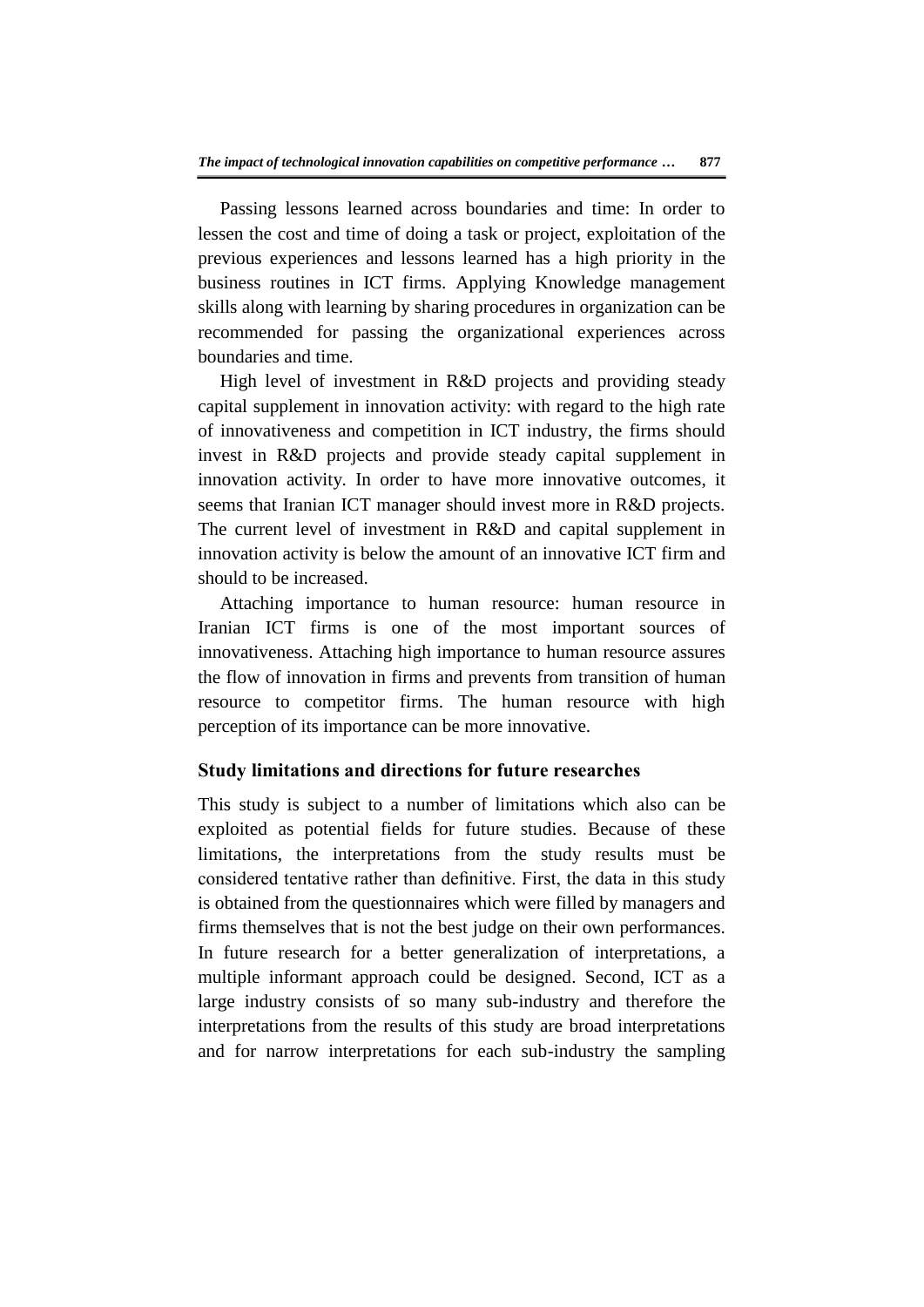approach should be modified to include only a narrow sub-industry group.

Third, it seems in order to have a more comprehensive framework to study TIC future study can add some important variables as technological innovation capability to this audit framework such as linkage capability (Lall, 1992), absorptive capacity (Cohen & Levinthal, 1990) and so on. Forth, it is hard, time consuming and problematic for respondents to have quantitative assessment from innovation performance and sales performance. In future research in order to solve this problem it can be useful to change this measurements by qualitative ones or to cross-validate them by information from other sources.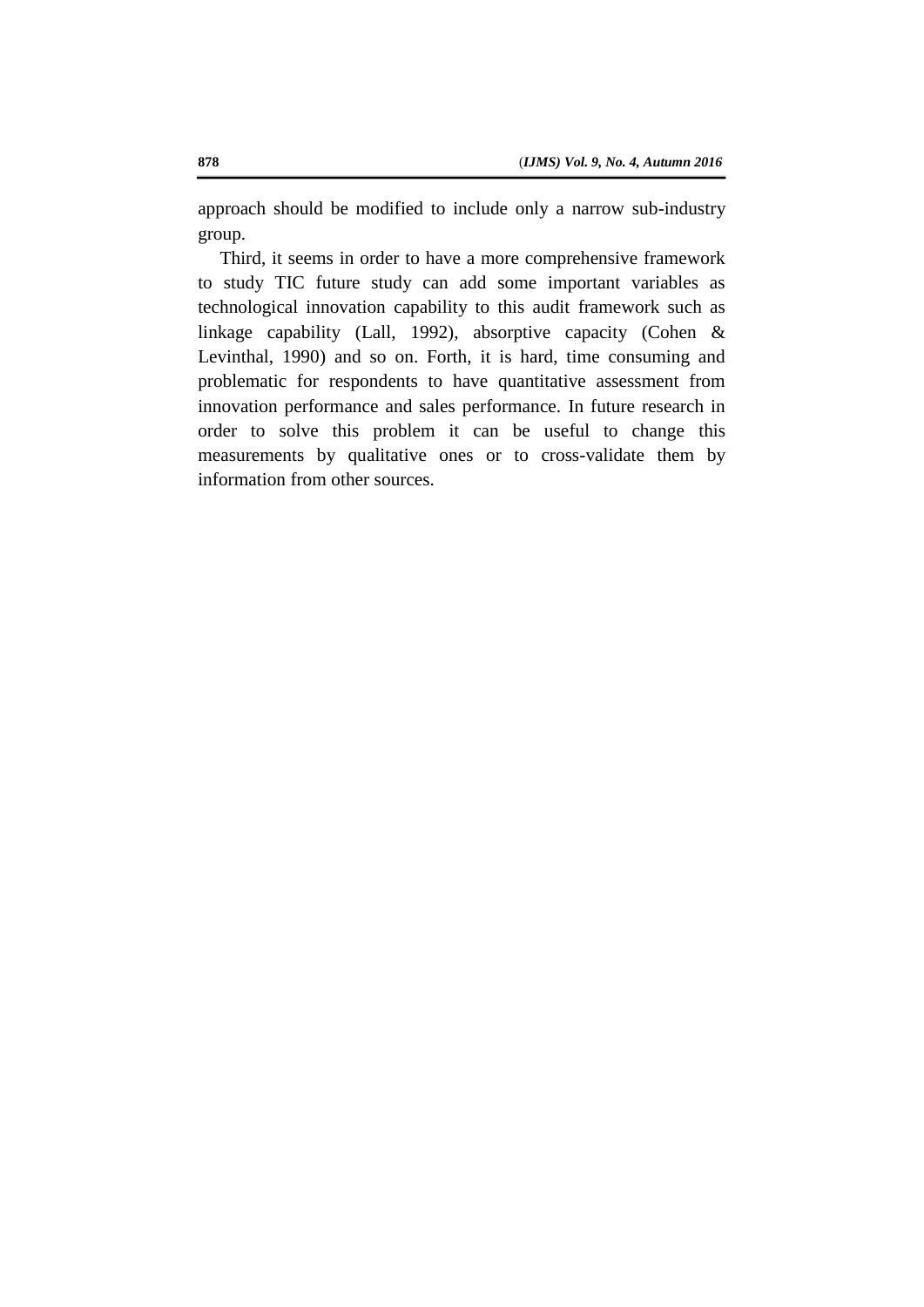#### **References**

- Adler, P., & Shenbar, A. (1990). Adapting your technological base: The organizational challenge. *Sloan Management Review*, 25, 25-37.
- Banerjee, P. (2012). From information technology to bioinformatics: Evolution of technological capabilities in India. *Technological Forecasting & Social Change*, 79(4), 665-675.
- Bell, M., & Pavitt, K. (1993). Technological accumulation and industrial growth: Contrasts between developed and developing countries. *Industrial and Corporate Change*, 2(2), 157-209.
- Burgelman, R., Maidique, M., & Wheelwright, S. (2004). *Strategic management of technology and innovation.* New York: McGraw-Hill.
- Camisón, C., & Villar-López, A. (2014). Organizational innovation as an enabler of technological innovation capabilities and firm performance. *Journal of Business Research*, 67(1), 2891–2902.
- Carlsson, B., Jacobsson, S., Holmén, M., Rickne, A. (2002). Innovation systems: Analytical and methodological issues. *Research Policy*, 31(2), 233-245.
- Chiesa, V., Coughlan, P., & Voss, C. (1996). Development of a technical innovation audit. *IEEE Engineering Management Review*, 26(2), 64– 91.
- Christensen, F. (1995). Asset profiles for technological innovation. *Research Policy*, 24(5), 727-745.
- Cohen, W., & Levinthal, D. (1990). Absorptive capacity : a new perspective on learning and innovation. *Administrative Science Quarterly*, 35(1), 128-152.
- Collinson, S., Wang, R. (2012). The evolution of innovation capability in multinational enterprise subsidiaries: Dual network embeddedness and the divergence of subsidiary specialisation in Taiwan. *Research Policy*, 41(9), 1501-1518.
- DTI: Department of Trade and Industry. (2003). Department of Trade and Industry, *http://www.dti.gov.uk/*.
- Etezadi-Amoli, J., & Farhoomand, A. (1996). A structural model of end user computing satisfaction and user performance. *Information & Management*, 30(2), 65-73.
- Evangelista, R., Iammarino, S., Mastrostefano, V., & Silvani, A. (2001). Measuring the regional dimension of innovation. Lessons from the Italian Innovation Survey . *Technovation*, 21(11), 733-745.
- Evangelista, R., Perani, G., Rapiti, F., & Archibugi, D. (1997). Nature and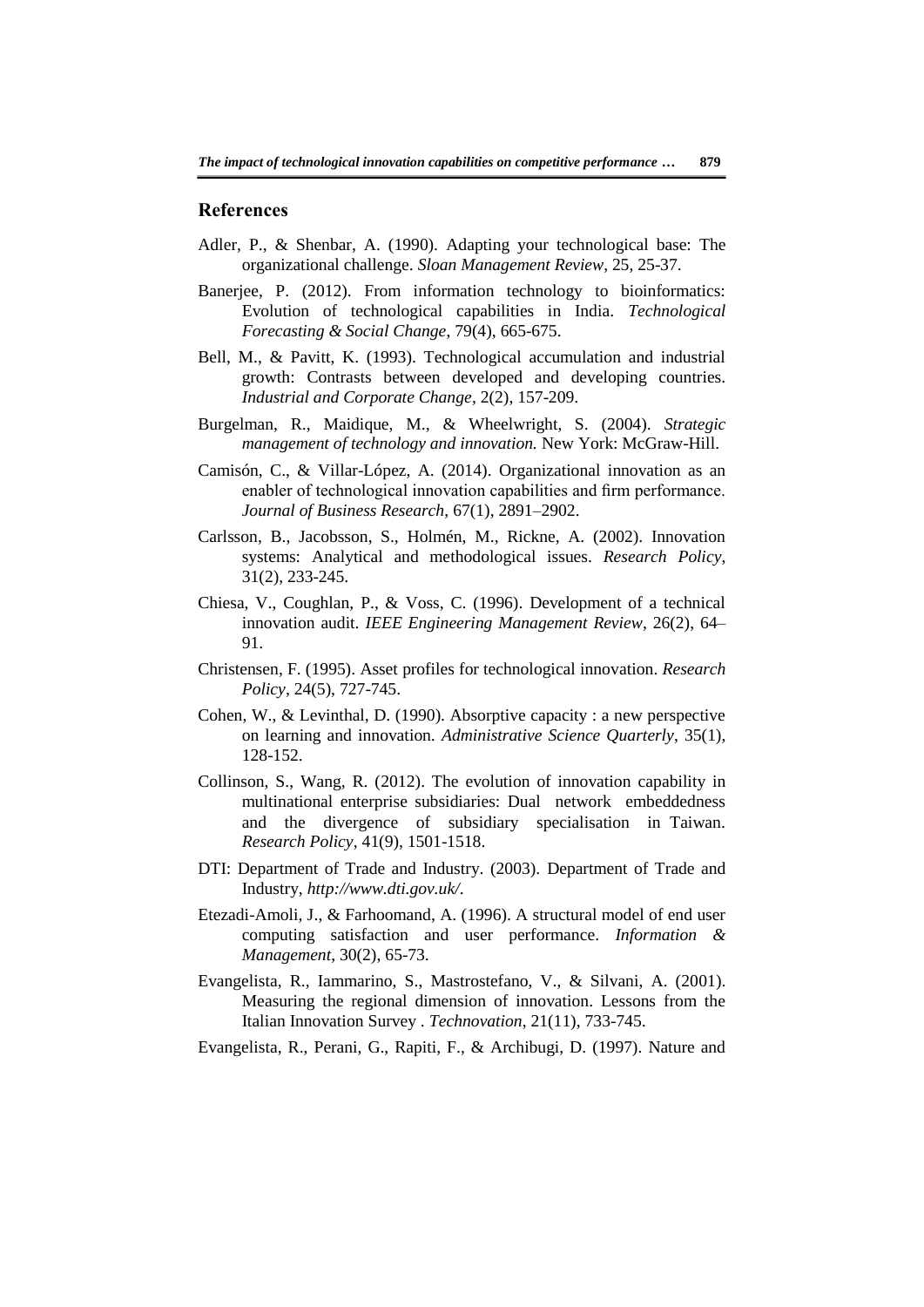impact of innovation in manufacturing: Some evidence from the Italian innovation survey. Research Policy, 26(4), 521-536.

- Ferraz, I., Santos, N. (2016). The relationship between service innovation and performance: A bibliometric analysis and research agenda proposal. *RAI Revista de Administração e Inovação*, 13(4), 251-260
- Freeman, C. (1987). *Technology and economic performance: Lessons fromJapan.* London: Printer.
- Freeman, C. (2002). Continental, national and sub-national innovation systems complementarity and economic growth. *Research Policy*, 31(2), 191-211.
- Gnyawali, D., Park, B. (2011). Co-opetition between giants: Collaboration with competitors for technological innovation. *Research Policy*, 40(5), 650-663.
- Grant, R. (1991). The resource-based theory of competitive advantage. *California Management Review*, 33(3), 114-135.
- Grant, R. (1996). Tow rd a knowlege-based theory of the firm. *Strategic Managment Journal*, Vol. 17, 109-121.
- Guan, J. (2002). Comparison study of industrial innovation between China and some European countries. *Production & Inventory Management Journal*, 43(3), 46-30.
- Guan, J., Ma, N. (2003). Innovative capability and export performance of Chinese firms. *Technovation*, 23(9), 737–747.
- Guan, J., Yam, R., Mok, C., & Ma, N. (2006). A study of the relationship between competitiveness and technological innovation capability based on DEA models. *European Journal of Operational Research*, 170(3), 971-986.
- Hair, J. F. J., Anderson, R. E., Tatham, R. L., & Black, W. C. (1998). *Multivariate Data Analysis with Readings.* NewJerwey, Prentice Hall.
- Hamel, G., & Prahalad, C. (1994). *Competing for the Future.* Harvard Business School Press.
- Hitt, M., & Ireland, R. (1985). Corporate distinctive competence, strategy, industry and performance. *Strategic Managment Journal*, 6(3), 273- 293.
- Kline, R. (1998). *Principles and practice of structural equation modeling.* New York: The Guilford Press.
- Klomp, L., & Van Leeuwen, G. (2001). Linking innovation and firm performance: A new approach. *International Journal of the Economics of Business*, 8(3), 343-364.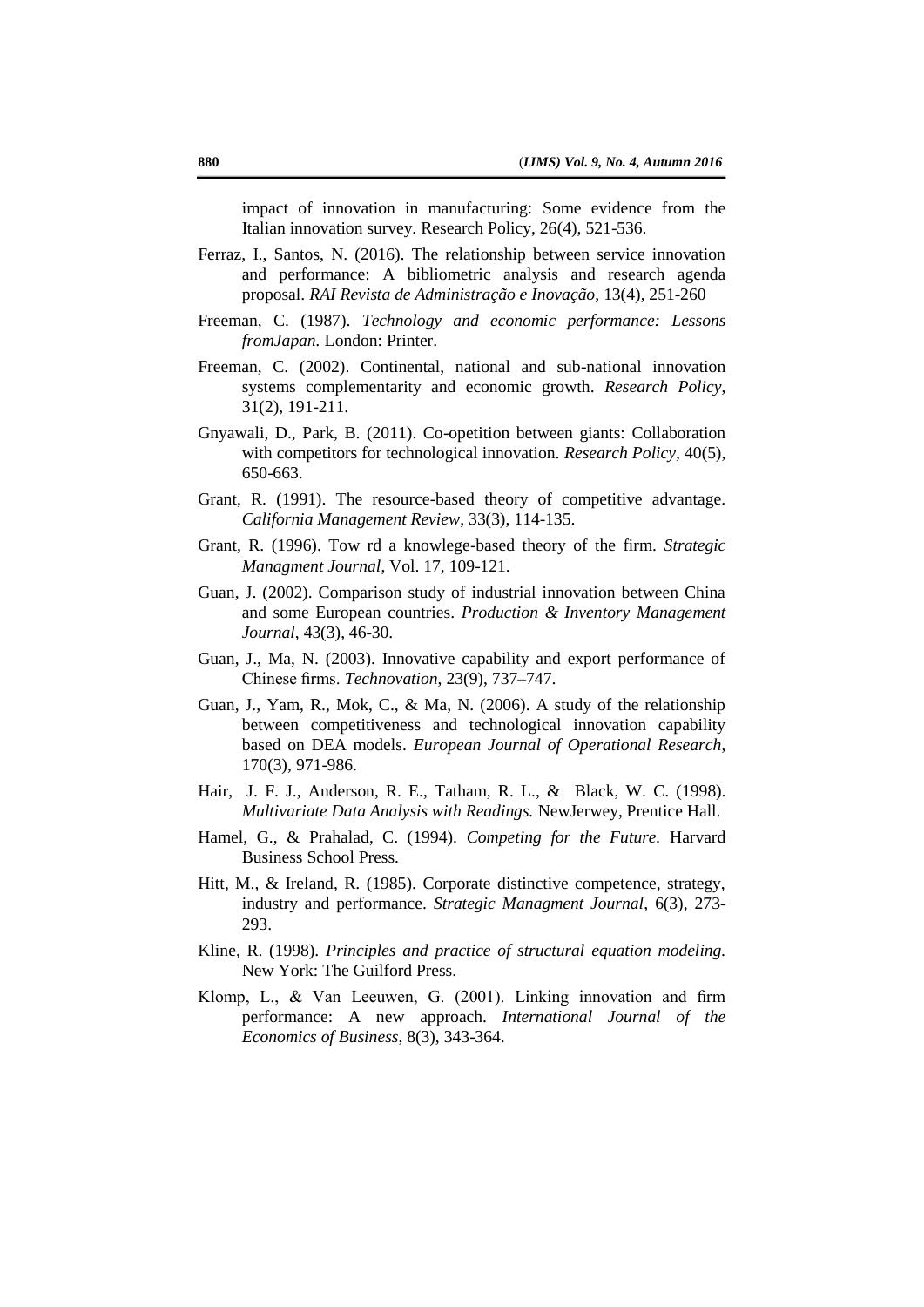- Kogut, B., & Zander, U. (1992). Knowledge of the firm, combinative capabilities, and the replication of technology. *Organization Science*, 3(3), 383-397.
- Kumar, U., Kumar, V., & Grosbois, D. (2008). Development of technological capability by Cuban hospitality organizations. *International Journal of Hospitality Management*, 27(1), 12-22.
- Lall, S. (1992). Technological capabilities and industrialization. *World Development*, 20(2), 165-186.
- Lamin, A., Dunlap, D. (2011). Complex technological capabilities in emerging economy firms: The role of organizational relationships. *Journal of International Management*, 17(3), 211-228.
- Lau, A., Yam, R., & Tang, E. (2010). The impact of technological innovation capabilities on innovation performance: An empirical study in Hong Kong. *Journal of Science and Technology Policy in China*, 1(2), 163-186.
- Marcelle, G. (2005). How do telecom firms build capabilities? Lessons from africa. *Telecommunication policy*, 29(7), 549-572.
- Moreira, M., Guimarães, T., & Philippe, J. (2016). Change and innovation: An observable relationship in services?. *RAI Revista de Administração e Inovação*, 13(2), 135-144.
- Mothe, C., & Thi, T. (2010). The link between non-technological innovations and technological innovation. *European Journal of Innovation Management*, 13(3), 313-332.
- Nelson, R. (1991). Why do firms differ, and how does it matter?. *Strategic Management Journal*, 12(S2), 61-74.
- OECD. (1997). *OSLO manual: Proposed guidelines for collecting and interpreting technological innovation data.* Paris: OECD.
- Ortega, M. (2010). Competitive strategies and firm performance: Technological capabilities' moderating roles. *Journal of Business Research*, 63(12), 1273–1281.
- Pakes, A. (1985). On patents, R&D, and the stock market rate of return. *Journal of Political Economy*, 93(2), 390-409.
- Prahalad, C., & Hamel, G. (1990). The core competence of the corporation. *Harvard Business Review*, 68(3), 79-91.
- Romijn, H., & Albaladejo, M. (2002). Determinants of innovation capability in small electronics and software firms in southeast England. *Research Policy*, 31(7), 1053-1067.
- Scholl, H. (2005). Innovationas drivers of growth. *CBI Conference Synopsis*